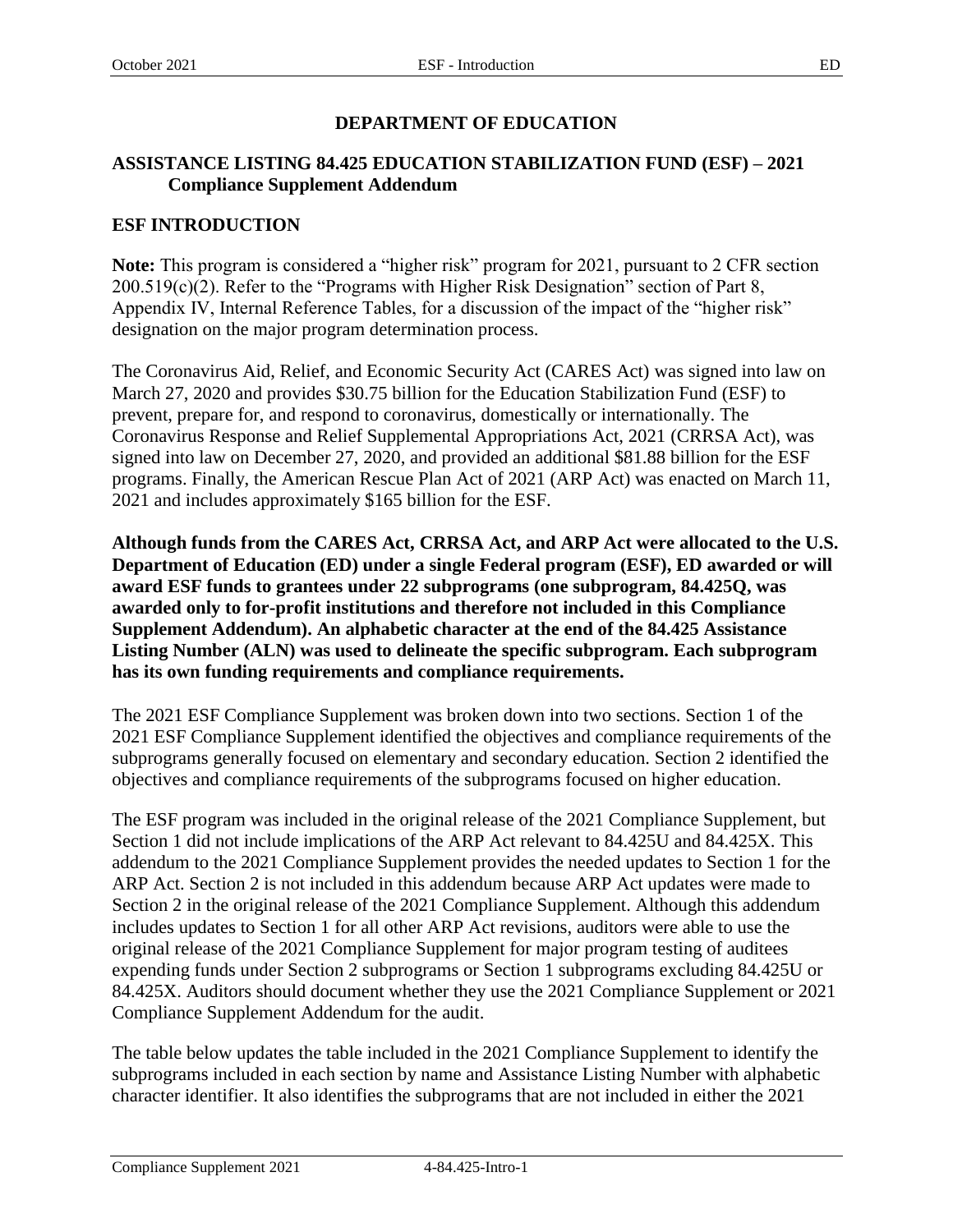Compliance Supplement or this ESF Compliance Supplement Addendum. For those subprograms not addressed in the 2021 Compliance Supplement or this ESF Compliance Supplement Addendum, auditors must refer to Part 7 of the 2021 Compliance Supplement, "Guidance for Auditing Programs Not Included In This Compliance Supplement" and, where applicable, Notices Inviting Applications and other award documentation.

| <b>ESF</b>                                                    | <b>Assistance Listing No. with Alpha</b><br><b>Subprogram Name</b> |                                                                                                                                               |  |  |  |  |  |
|---------------------------------------------------------------|--------------------------------------------------------------------|-----------------------------------------------------------------------------------------------------------------------------------------------|--|--|--|--|--|
| <b>Section</b>                                                |                                                                    |                                                                                                                                               |  |  |  |  |  |
| <b>Section 1</b>                                              |                                                                    |                                                                                                                                               |  |  |  |  |  |
|                                                               | 84.425A                                                            | Education Stabilization Fund-State Educational                                                                                                |  |  |  |  |  |
|                                                               |                                                                    | Agency (Outlying Areas) (ESF-SEA)                                                                                                             |  |  |  |  |  |
|                                                               | 84.425C                                                            | Governor's Emergency Education Relief (GEER) Fund                                                                                             |  |  |  |  |  |
|                                                               | 84.425D                                                            | Elementary and Secondary School Emergency Relief<br>(ESSER) Fund                                                                              |  |  |  |  |  |
|                                                               | 84.425H                                                            | Education Stabilization Fund - Governors (Outlying<br>Areas) (ESF-Governor)                                                                   |  |  |  |  |  |
|                                                               | 84.425R                                                            | Coronavirus Response and Relief Supplemental<br>Appropriations Act, 2021 - Emergency Assistance to<br>Non-Public Schools (CRRSA EANS) program |  |  |  |  |  |
|                                                               | 84.425U                                                            | American Rescue Plan - Elementary and Secondary<br>School Emergency Relief (ARP ESSER)                                                        |  |  |  |  |  |
|                                                               | 84.425X                                                            | American Rescue Plan-State Educational Agency<br>(Outlying Areas) (ARP-OA SEA)                                                                |  |  |  |  |  |
| <b>Section 2</b>                                              |                                                                    |                                                                                                                                               |  |  |  |  |  |
|                                                               | 84.425E                                                            | Higher Education Emergency Relief Fund (HEERF)<br><b>Student Aid Portion</b>                                                                  |  |  |  |  |  |
|                                                               | 84.425F                                                            | <b>HEERF</b> Institutional Aid Portion                                                                                                        |  |  |  |  |  |
|                                                               | 84.425J                                                            | HEERF Historically Black Colleges and Universities<br>(HBCUs)                                                                                 |  |  |  |  |  |
|                                                               | 84.425K                                                            | HEERF Tribally Controlled Colleges and Universities<br>(TCCUs)                                                                                |  |  |  |  |  |
|                                                               | 84.425L                                                            | HEERF Minority Serving Institutions (MSIs)                                                                                                    |  |  |  |  |  |
|                                                               | 84.425M                                                            | HEERF Strengthening Institutions Program (SIP)                                                                                                |  |  |  |  |  |
|                                                               | 84.425N                                                            | HEERF Fund for the Improvement of Postsecondary<br>Education (FIPSE) Formula Grant                                                            |  |  |  |  |  |
|                                                               | 84.425S                                                            | HEERF Supplemental Assistance to Institutions of<br>Higher Education (SAIHE) program                                                          |  |  |  |  |  |
| <b>Neither</b><br><b>Section 1</b><br>nor<br><b>Section 2</b> |                                                                    |                                                                                                                                               |  |  |  |  |  |
|                                                               | 84.425B                                                            | Discretionary Grants: Rethink K-12 Education Models<br>Grants                                                                                 |  |  |  |  |  |
|                                                               | 84.425G                                                            | Discretionary Grants: Reimagining Workforce<br><b>Preparation Grants</b>                                                                      |  |  |  |  |  |
|                                                               | 84.425P                                                            | Institutional Resilience and Expanded Postsecondary<br>Opportunity (HEERF IREPO)                                                              |  |  |  |  |  |
|                                                               | 84.425V                                                            | American Rescue Plan - Emergency Assistance to<br>Non-Public Schools (ARP EANS)                                                               |  |  |  |  |  |
|                                                               | 84.425W                                                            | American Rescue Plan - Elementary and Secondary<br>School Emergency Relief -Homeless Children and<br>Youth                                    |  |  |  |  |  |
|                                                               | 84.425Y                                                            | American Rescue Plan – American Indian Resilience in<br>Education (AIRE)                                                                      |  |  |  |  |  |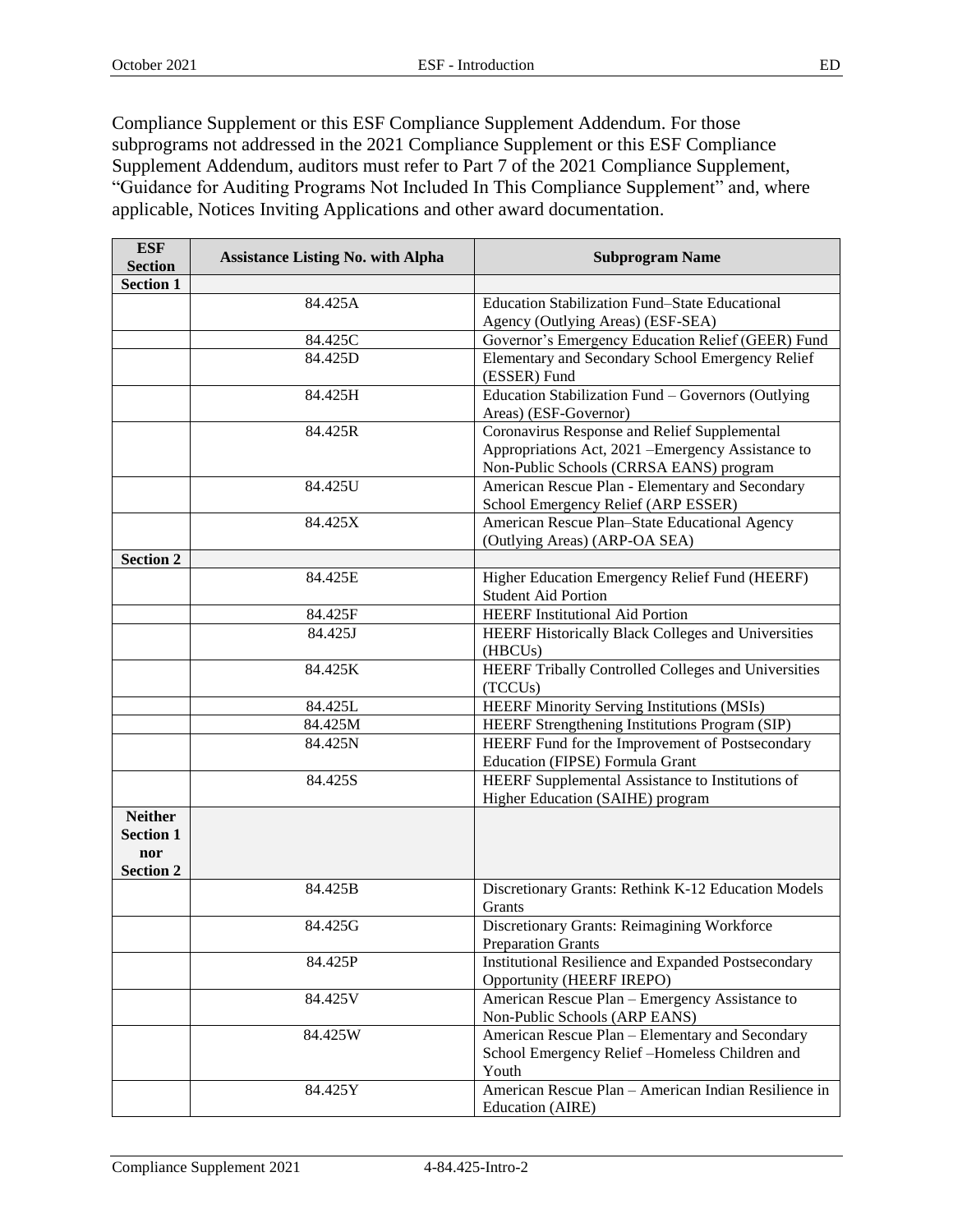# **IV. Other Information**

Due to the timing of awards under the ARP, an auditee may not have expended, or even been awarded, funds under some ARP subprograms during the audit period covered by this Compliance Supplement Addendum.

#### *Identifying Subawards on the SEFA and Data Collection Form*

For purposes of SEFA and Data Collection Form reporting, auditees should identify the individual subprogram(s) the funds were expended under, including each separate Assistance Listing Number with the applicable alpha character. A total for the ESF in its entirety should also be provided. Auditees may need to determine which subprogram funds were expended through review of grant documents and inquiry of the source agency.

In order to more precisely identify subprogram expenditures, while also incorporating guidance issued by OMB on separately identifying COVID-19 expenditures, ED issued a memo to grantees on August 4, 2021, requesting that auditees include on the Federal Awards page of the Data Collection Form (Form SF-SAC): (1) whether the program is novel coronavirus 2019 (COVID-19) relief assistance; and (2) the subprogram Assistance Listing Number alpha.

Therefore, to apply this requirement to the ESF subprograms, on the Federal Awards page of the Form SF-SAC, under column c with the heading "Additional Award Identification," include the phrase "COVID-19" to be consistent with OMB's guidance in Appendix VII of the 2020 and 2021 Compliance Supplements. Then place a comma (,) after COVID-19 and include the full Assistance Listing number and capitalized alpha character (A, B, C, etc.) (see Example below).

Figure: The column to include this information on the SF-SAC Form, Federal Awards page is circled in the figure below:

|                            |                                                 |                                   | <b>PART II: FEDERAL AWARDS</b>               |                                                                |     |                                                   |                                                        |                                                |                                       |                                                                                  |  |
|----------------------------|-------------------------------------------------|-----------------------------------|----------------------------------------------|----------------------------------------------------------------|-----|---------------------------------------------------|--------------------------------------------------------|------------------------------------------------|---------------------------------------|----------------------------------------------------------------------------------|--|
|                            | 1. Federal Awards Expended During Fiscal Period |                                   |                                              |                                                                |     |                                                   |                                                        |                                                |                                       |                                                                                  |  |
|                            |                                                 |                                   |                                              |                                                                |     | <b>Schedule of Expenditures of Federal Awards</b> |                                                        |                                                |                                       |                                                                                  |  |
|                            | a                                               | b                                 | C                                            | d                                                              | e   | $\mathbf f$                                       | g                                                      | h                                              |                                       |                                                                                  |  |
|                            | CFDA#                                           |                                   |                                              |                                                                |     |                                                   | <b>Loan Programs</b>                                   |                                                |                                       |                                                                                  |  |
| Row Number (auto-generated | Federal Awarding Agency Prefix                  | <b>CFDA Three-Digit Extension</b> | Additional Award Identification <sup>3</sup> | Amount Expended<br>Federal Program Name<br><b>Cluster Name</b> |     |                                                   | Federal Program Total <sup>4</sup><br>(auto-generated) | (auto-generated)<br>Cluster Total <sup>3</sup> | Loan/Loan Guarantee<br>$($ ueo $\eta$ | Audit Period Outstanding<br>If Loan, the End of the<br>Loan Balance<br>$\bullet$ |  |
|                            | $\mathbf{r}$                                    | w                                 |                                              |                                                                | (S) |                                                   | (S)                                                    | (S)                                            | Y/N                                   | (S)                                                                              |  |
|                            |                                                 |                                   |                                              |                                                                |     |                                                   |                                                        |                                                |                                       |                                                                                  |  |
|                            |                                                 |                                   |                                              |                                                                |     |                                                   |                                                        |                                                |                                       |                                                                                  |  |
|                            |                                                 |                                   |                                              |                                                                |     |                                                   |                                                        |                                                |                                       |                                                                                  |  |
|                            |                                                 |                                   |                                              |                                                                |     |                                                   |                                                        |                                                |                                       |                                                                                  |  |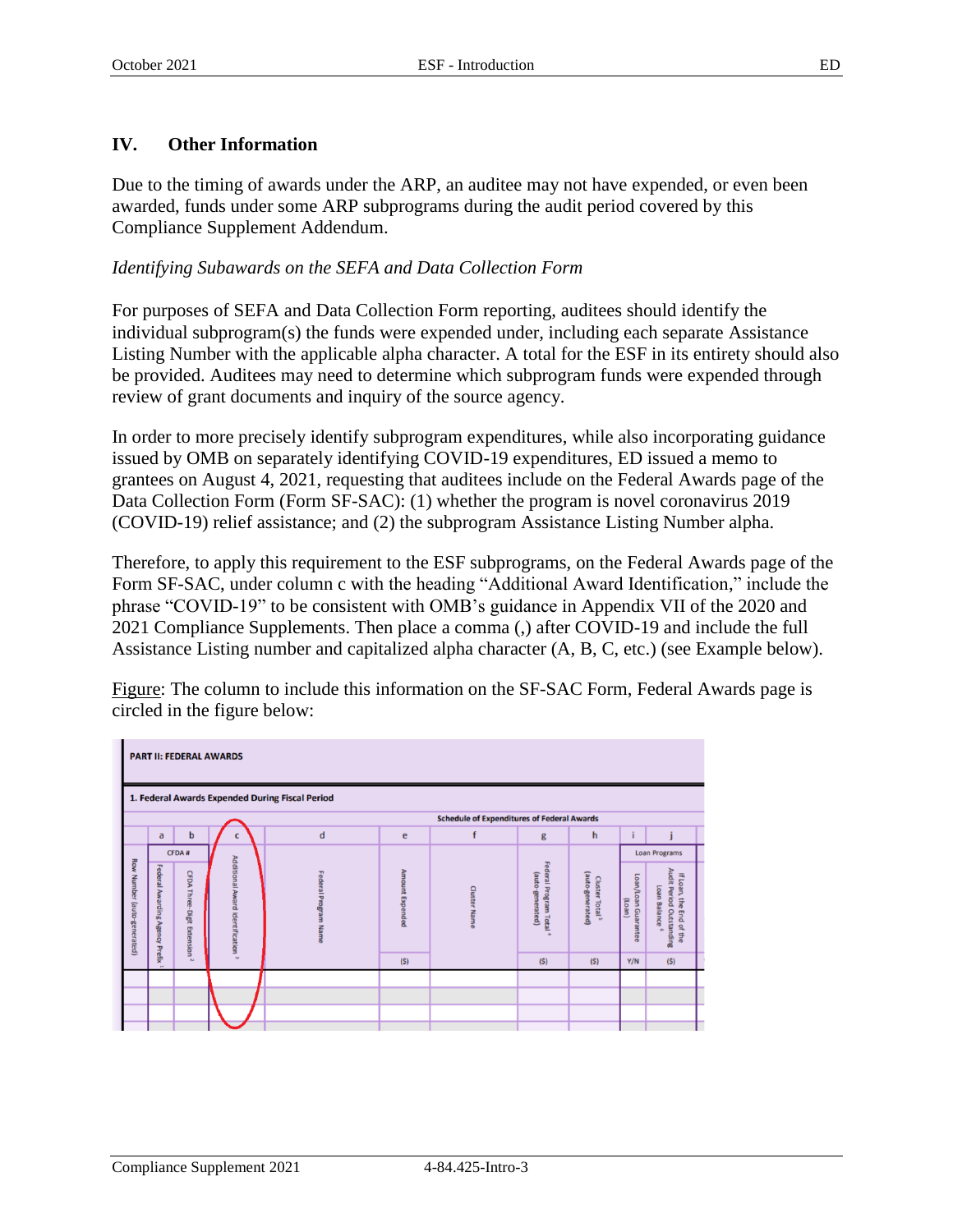Example: A grantee listing the program "Higher Education Emergency Relief Fund – Student Aid Portion" (ALN84.425E) on the SEFA would complete the Federal Awards page of the SF-SAC in the following manner:

|                                                                 | A                                                           | B                                 | $\mathbf C$                          | O                                                |
|-----------------------------------------------------------------|-------------------------------------------------------------|-----------------------------------|--------------------------------------|--------------------------------------------------|
| generated)<br>Row<br>⋜<br>$\overline{\mathbf{p}}$<br>umber<br>등 | ᆩ<br>Prefix<br>⋗<br><b>Agency</b><br>ederal<br>≲<br>/arding | Digit<br>Extension<br>⋗<br>Three- | dentification<br>Award<br>Additional | Program<br>dentification<br>ederal               |
|                                                                 | 84                                                          | 425                               | COVID-19,<br>84.425E                 | COVID-19 -<br>Education<br>Stabilization<br>Fund |

Note: Please note the inclusion of "COVID-19, 84.425E" in column c for the COVID-19 Higher Education Emergency Relief fund (HEERF) program.

# *Major Program Determination*

Many auditees will have received and expended funds under multiple ESF subprograms. For major program purposes, auditors must evaluate 84.425 in its entirety. All ESF subprogram expenditures, even those expenditures of subprograms not addressed in this ESF Compliance Supplement, must be considered as part of the ESF program for major program determination purposes.

# *Program Contacts*

The 2021 Compliance Supplement was published without a Federal Agency Program Contact for ESF. For programmatic questions related to the subprograms covered in Section 1, contact the Office of State and Grantee Relations in the Office of Elementary and Secondary Education, at [SGR@ed.gov.](mailto:SGR@ed.gov) For programmatic questions related to the subprograms covered in Section 2, email [HEERF@ed.gov.](mailto:HEERF@ed.gov)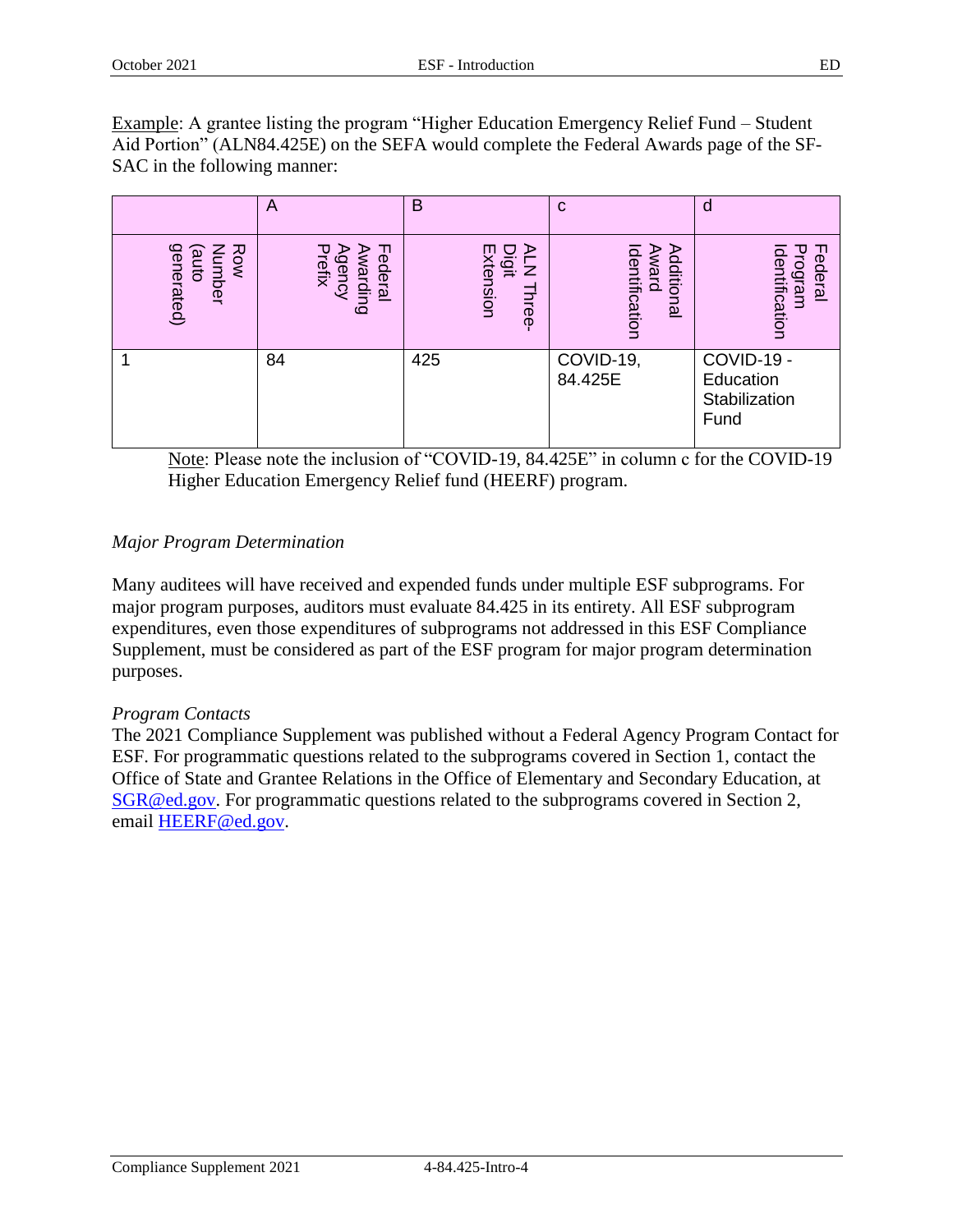#### **ESF SECTION 1 – ELEMENTARY AND SECONDARY EDUCATION**

# **ASSISTANCE LISTING 84.425A EDUCATION STABILIZATION FUND – STATE EDUCATIONAL AGENCY (OUTLYING AREAS)**

# **ASSISTANCE LISTING 84.425C GOVERNOR'S EMERGENCY EDUCATION RELIEF FUND**

#### **ASSISTANCE LISTING 84.425D ELEMENTARY AND SECONDARY SCHOOL EMERGENCY RELIEF FUND**

#### **ASSISTANCE LISTING 84.425H EDUCATION STABILIZATION FUND – GOVERNORS (OUTLYING AREAS)**

#### **ASSISTANCE LISTING 84.425R CORONAVIRUS RESPONSE AND RELIEF SUPPLEMENTAL APPROPRIATIONS ACT, 2021 – EMERGENCY ASSISTANCE TO NON-PUBLIC SCHOOLS (CRRSA EANS)**

#### **ASSISTANCE LISTING 84.425U AMERICAN RESCUE PLAN – ELEMENTARY AND SECONDARY SCHOOL EMERGENCY RELIEF (ARP ESSER)**

#### **ASSISTANCE LISTING 84.425X AMERICAN RESCUE PLAN – OUTLYING AREAS STATE EDUCATIONAL AGENCY (ARP -OA-SEA)**

# **I. PROGRAM OBJECTIVES**

#### *CARES Act*

For each of the subprograms under the CARES Act, a recipient submitted a unique application in the form of a Certification and Agreement for Funding applicable to the program (see "Source of Governing Requirements").

The objective of the GEER Fund (84.425C) is to provide local educational agencies (LEAs), institutions of higher education (IHEs), and other education-related entities with emergency assistance as a result of the Coronavirus Disease 2019 (COVID-19).

The objective of the ESSER Fund (84.425D) is to provide state educational agencies (SEAs) and LEAs, including charter schools that are LEAs, with emergency relief funds to address the impact that COVID-19 has had, and continues to have, on elementary and secondary schools across the nation.

The objective of the ESF-SEA (84.425A) and ESF-Governor Funds (84.425H) is to allocate funds to the Outlying Areas—American Samoa, the Commonwealth of the Northern Mariana Islands, Guam, and the Virgin Islands—for the purpose of providing SEAs, LEAs, IHEs, and other education-related entities with emergency assistance to address the impact of COVID-19.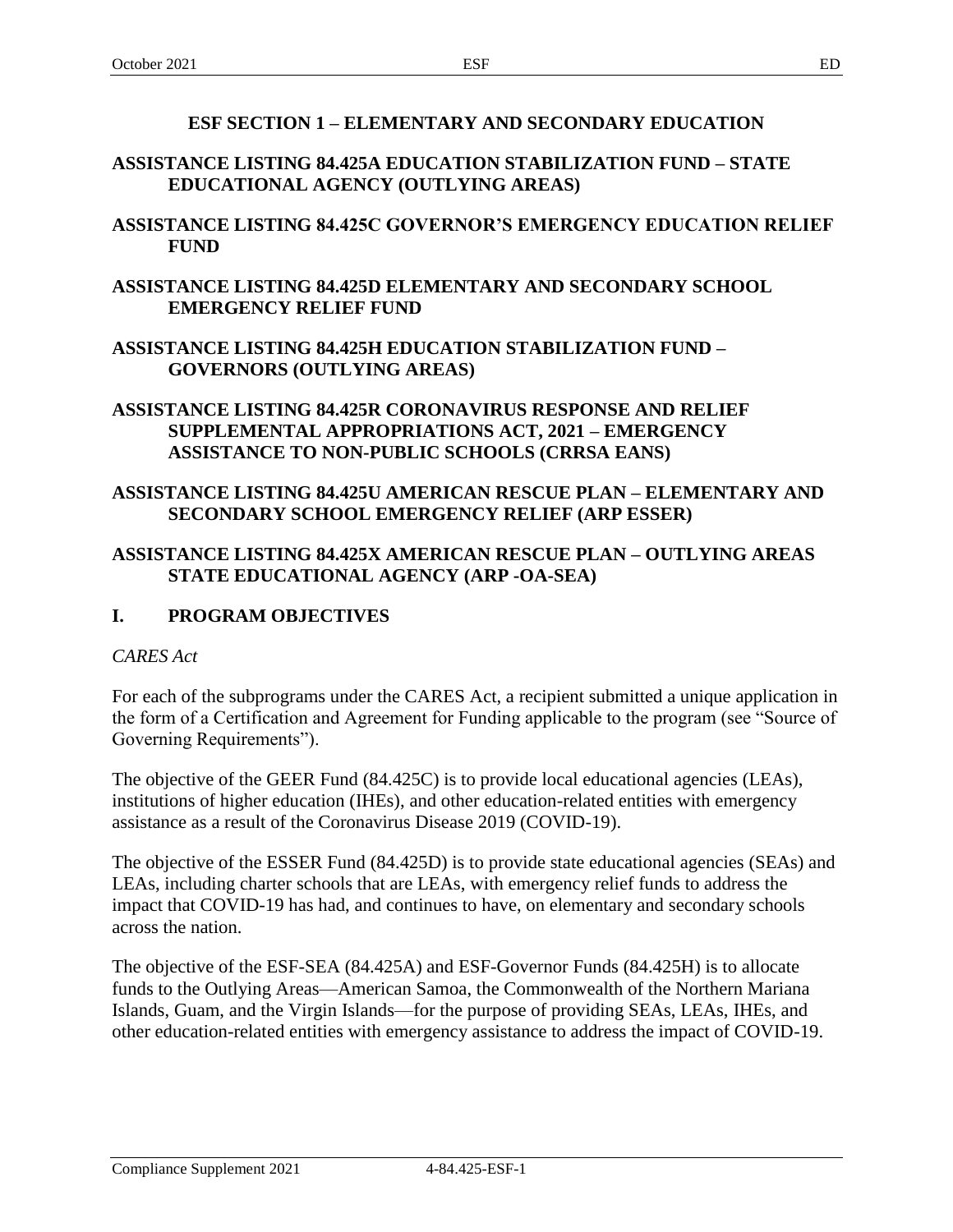#### *CRRSA Act*

For each of the subprograms funded under the CRRSA Act (ESSER II, GEER II, ESF II-SEA and ESF II-Governor), ED made awards as supplements to the CARES Act awards, and recipients were not required to submit another Certification and Agreement. ED made CRRSA EANS awards to each Governor with an approved Certification and Agreement. CRRSA EANS does not apply to the Outlying Areas.

The objective of the CRRSA EANS (84.425R) subprogram is to provide governors with a reservation of funds under the CRRSA Act to provide services or assistance to eligible nonpublic schools to address the impact that COVID-19 has had, and continues to have, on nonpublic school students and teachers in the State. The SEA administers the CRRSA EANS subprogram on behalf of the Governor.

#### *ARP Act*

For each of the subprograms funded under the ARP Act (ARP ESSER and ARP-OA SEA), ED made new awards and included additional terms and conditions for the use of those funds.

The objectives of the ARP ESSER Fund (84.425U) and of the ARP-OA SEA Fund (84.425X) are to provide SEAs and LEAs with emergency relief funds to help schools return safely to inperson instruction, maximize in-person instructional time, sustain the safe operation of schools, and address the academic, social, emotional, and mental health impacts of the COVID-19 pandemic on the Nation's students.

Note: For purposes of this Section 1 of the 2021 Compliance Supplement Addendum, references to the ESF are to the subprograms generally focused on elementary and secondary education, which are identified on page 1 of this Section.

Note: For purposes of this document, ESSER refers to ESSER I, ESSER II, and ARP ESSER funds, while ESSER I refers only to funds under the CARES Act; ESSER II refers only to funds under the CRRSA Act; and ARP ESSER refers only to funds under the ARP Act. ESF-SEA refers to ESF I-SEA and ESF II-SEA funds, while ESF I-SEA refers only to funds under the CARES Act; ESF II-SEA refers only to funds under the CRRSA Act; and ARP-OA SEA refers only to funds under the ARP Act. Finally, GEER refers to both GEER I and GEER II funds, while GEER I refers only to funds under the CARES Act and GEER II refers only to funds under the CRRSA Act. Similarly, ESF-Governor refers to both ESF I-Governor and ESF II-Governor funds, while ESF I-Governor refers only to funds under the CARES Act and ESF II-Governor refers only to funds under the CRRSA Act.

# **II. PROGRAM PROCEDURES**

# *GEER Fund and CRRSA EANS*

Under the GEER Fund, ED allocated funds to governors, as well as the mayor of the District of Columbia; 60 percent was based on each state's population of individuals ages 5 through 24 and 40 percent was based on the number of children counted under section 1124(c) (indicators of poverty) of the Elementary and Secondary Education Act of 1965 (ESEA). The governor or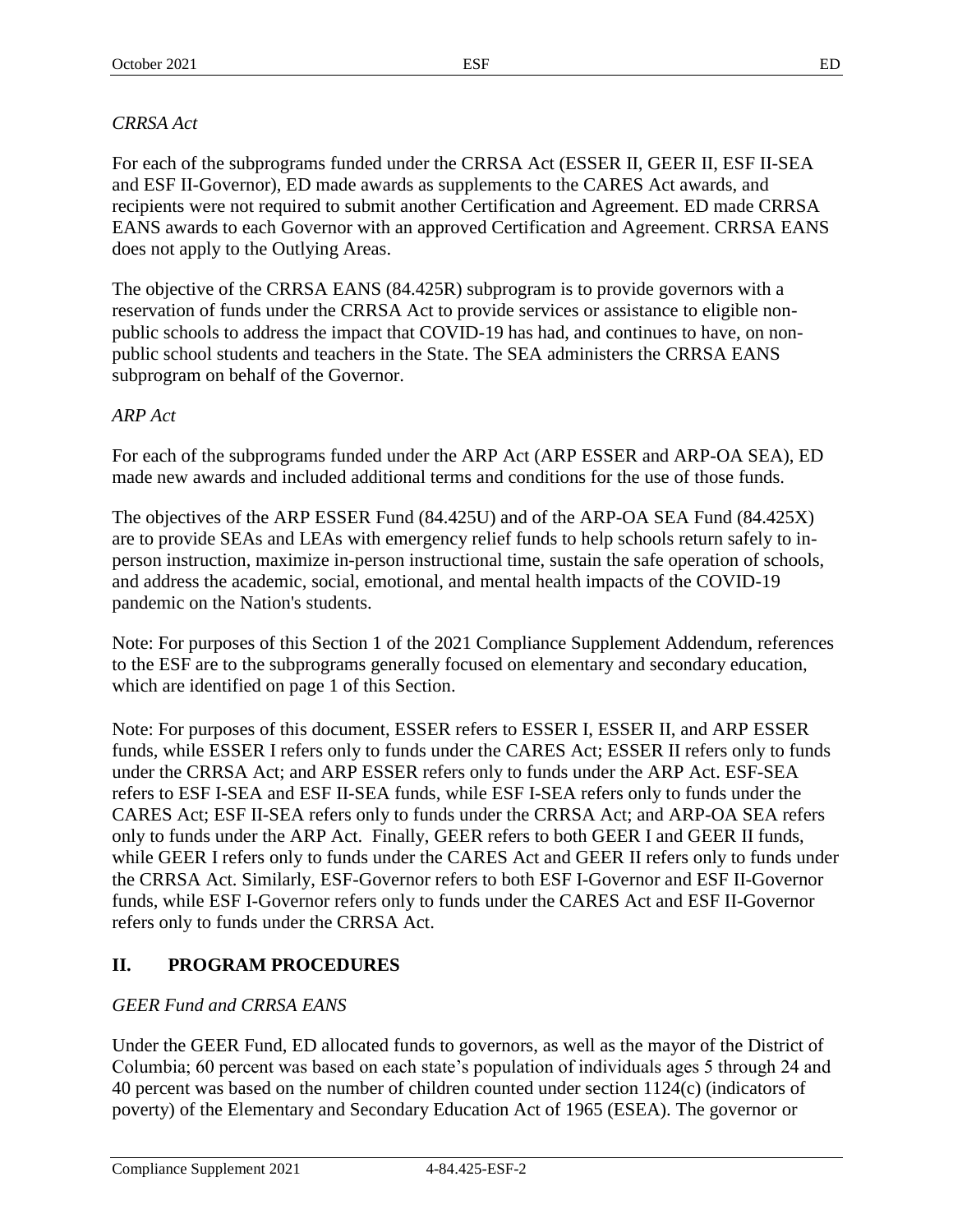mayor uses GEER funds to: (1) provide emergency support through grants to LEAs that the SEA deems to have been most significantly impacted by COVID-19; (2) provide emergency support through grants to IHEs serving students within the state that the governor determines have been most significantly impacted by COVID-19; and (3) provide support to any other IHE, LEA, or education-related entity within the state that the governor or mayor deems essential for carrying out emergency educational services. In order to receive GEER funds under the CARES Act, a governor submitted to ED a completed "Certification and Agreement." The CRRSA Act authorized additional funding for the GEER Fund, which ED distributed as supplemental awards (GEER II). GEER I and GEER II are subject to all of the same requirements (with the exception of equitable services for LEAs under GEER II).

Under the CRRSA EANS program, ED awarded grants by formula to each governor (or the mayor of the District of Columbia) with an approved "Certification and Agreement" to provide services or assistance to eligible non-public schools<sup>1</sup> to address the impact that COVID-19 has had, and continues to have, on non-public school students and teachers in the State. A non-public school that participates in the CRRSA EANS program is not a recipient of Federal financial assistance, and therefore is not subject to requirements that apply to subrecipients (e.g. single audit requirements, SEFA reporting).

# *ESSER Fund*

Under ESSER I, ED allocated funds to each SEA by a formula based on the state's fiscal year (FY) 2019 share of funds under Title I, Part A (84.010) of the ESEA. An SEA, in turn, allocated ESSER I funds to LEAs by formula based on FY 2019 Title I, Part A allocations. In order to receive an ESSER I allocation under the CARES Act, an SEA submitted to the Department a completed "Certification and Agreement."

The CRSSA Act provided an additional \$54.3 billion for the ESSER Fund, which ED distributed as supplemental awards (ESSER II). These ESSER II awards to SEAs are in the same proportion as each State received funds under Title I, Part A of the ESEA for FY 2020. The SEA, in turn, allocated ESSER II funds to LEAs by formula based on FY 2020 Title I, Part A allocations.

ESSER I and ESSER II have the same Assistance Listing alpha number and are subject to virtually all of the same requirements, except for one main difference: an LEA that receives ESSER I funds under the CARES Act (Section 18005) must provide equitable services to students and teachers in the same manner as provided under section 1117 of Title I, Part A of the ESEA. ESSER II is not subject to the equitable services requirement; rather the CRRSA Act included \$2.75 billion for the separate CRRSA EANS program.

The ARP Act provided \$122 billion for the ESSER Fund, providing funds to SEAs and LEAs to meet the urgent needs of schools and students. On March 17, the Department awarded each

 $\overline{a}$ 

<sup>1</sup> For purposes of the CRRSA EANS program, an eligible non-public school is an elementary or secondary school that—

Is non-profit;

Is accredited, licensed, or otherwise operates in accordance with State law;

Was in existence prior to March 13, 2020, the date COVID-19 was declared a national emergency; and

<sup>•</sup> Did not, and will not, apply for and receive a loan under the Small Business Administration's Paycheck Protection Program (PPP) (15 U.S.C. 636(a)(37)) that is made on or after December 27, 2020. This limitation applies for as long as the non-public school is a participant in the CRRSA EANS program.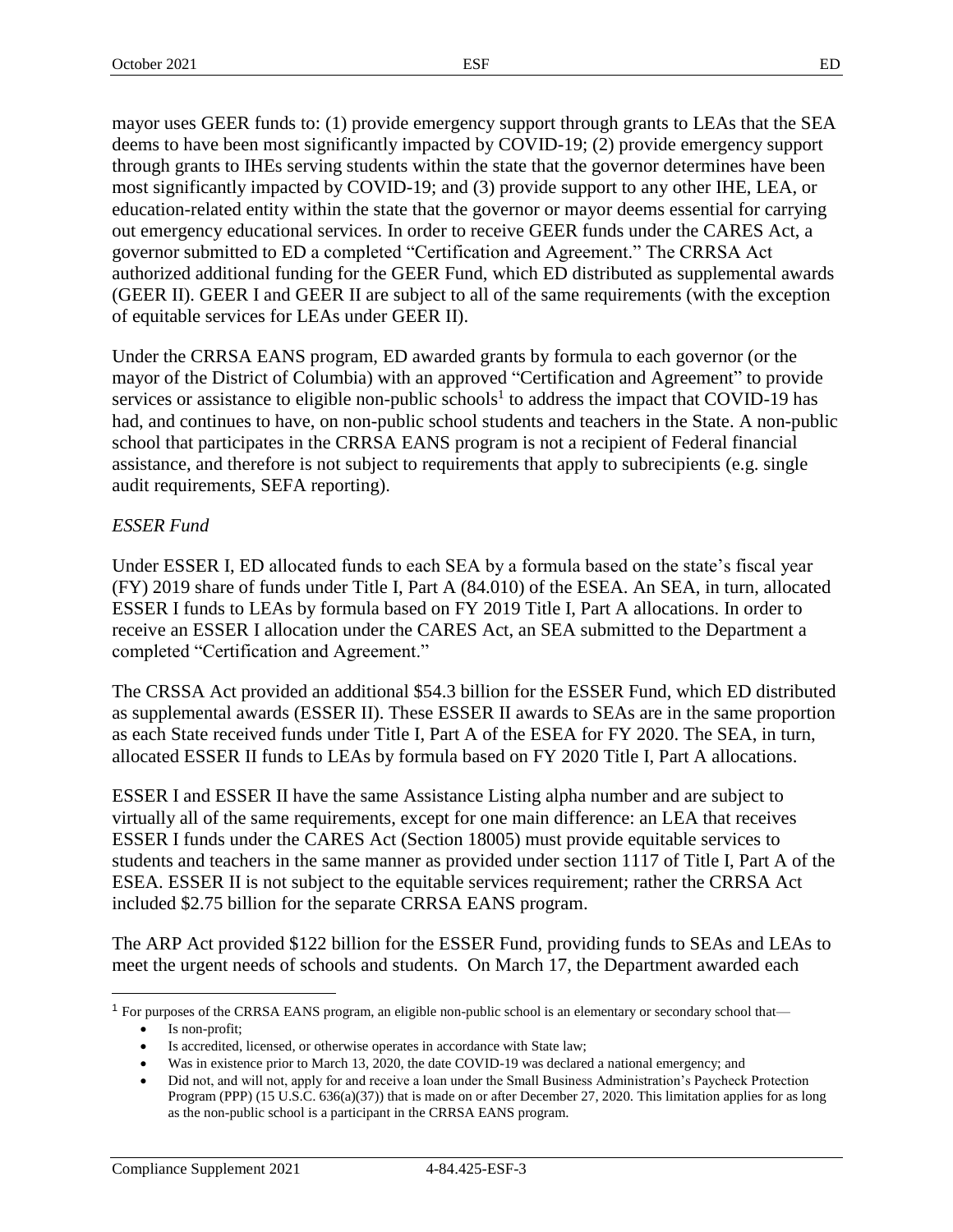State the first two-thirds of its ARP ESSER allocation. On April 21, ED released a State Plan template for the ARP ESSER Fund, which is designed to promote comprehensive planning by SEAs and LEAs. Once ED has approved an SEA's plan, it will make the SEA's remaining ARP ESSER allocation available to the SEA.

ARP ESSER allocations were based on the proportion that each State received under Title I, Part A of the ESEA for FY 2020. While ARP ESSER has a different alpha character (84.425U), it is subject to most of the same requirements as ESSER II except for the following: an SEA must reserve certain amounts of its ARP ESSER state-level funds for specific purposes, and an LEA that receives ARP ESSER funds must submit to the SEA an ARP LEA plan for the use of funds, must engage in meaningful stakeholder consultation when developing its ARP LEA plan, must submit and make publicly available a plan for the safe return to in-person instruction and continuity of services, and must reserve at least 20 percent of its ARP ESSER award to address learning loss.

# *ESF-SEA and ESF-Governor (Outlying Areas)*

Under the ESF-SEA Fund, ED allocated funds to SEAs in the Outlying Areas based on the same proportion that each Outlying Area received under Title I, Part A of the ESEA in the most recent fiscal year. By statute, ED used this same formula to make allocations to states under the ESSER Fund. In order to receive ESF I-SEA funds, an SEA submitted to ED a completed "Certification and Agreement." The ESF II-SEA funds were awarded to each Outlying Area under the same grant terms and conditions that applied to the ESF I-SEA funds.

Under the ESF-Governor Fund, ED allocated funds to governors in the Outlying Areas, with 60 percent of the award based on population ages 5 to 24 and 40 percent of the award based on the relative number of children counted under section 1124(c) (indicators of poverty) of the ESEA. By statute, ED used this same formula to make allocations to governors under the GEER Fund. In order to receive ESF I-Governor funds, governors submitted to ED a completed "Certification and Agreement." The ESF II-Governor funds were awarded to each Outlying Area under the same grant terms and conditions that applied to the ESF I -Governor funds.

Under ARP-OA SEA, ED allocated funds to the SEAs in the Outlying Areas based on the same proportion as each State received under Title I, Part A of the ESEA for 2020. ARP-OA SEA grant terms and conditions were attached to each SEA's grant award notification. Each SEA received its full ARP-OA SEA allocation within 30 days of enactment of the ARP Act.

# **Source of Governing Requirements**

These programs are authorized, as applicable, by the CARES Act, Pub. L. 116-136, 134 Stat. 281 (Mar. 27, 2020), the CRRSA Act, Pub L. 116-260 (December 27, 2020), and the ARP Act, Public Law 117-2, (March 11, 2021). The regulations in 34 CFR Part 76 (State-Administered Programs), 2 CFR Part 200 (Uniform Administrative Requirements, Cost Principles, and Audit Requirements for Federal Awards), and 31 CFR Part 205 (Cash Management Improvement Act) apply to these programs.

On April 22, ED established interim final requirements for the ARP ESSER Fund under section 2001 of the ARP Act. The requirements cover meaningful stakeholder consultation, LEA ARP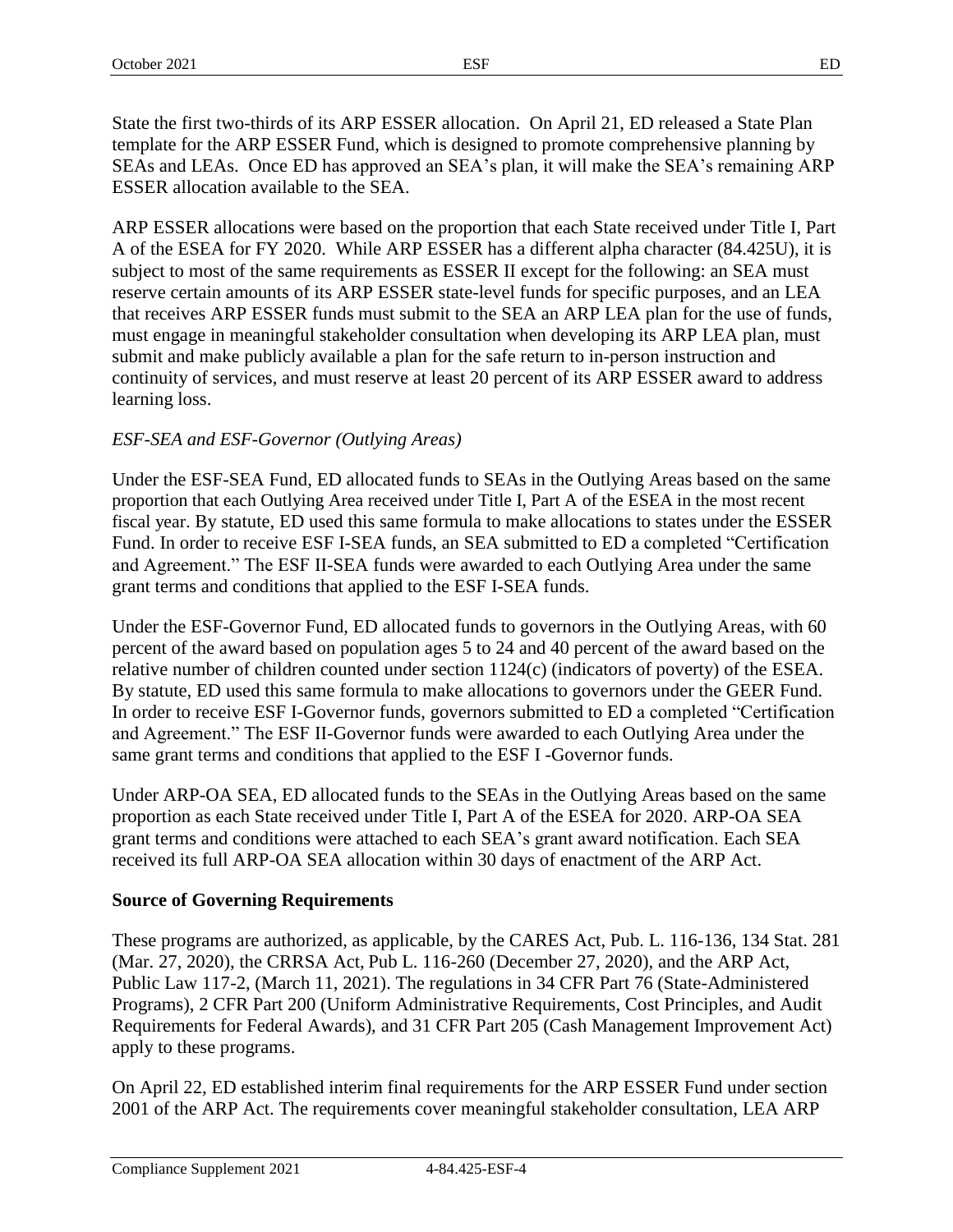ESSER plan requirements, and LEA plans for the safe return to in-person instruction and continuity of services. [\(https://www.federalregister.gov/documents/2021/04/22/2021-](https://www.federalregister.gov/documents/2021/04/22/2021-08359/american-rescue-plan-act-elementary-and-secondary-school-emergency-relief-fund) [08359/american-rescue-plan-act-elementary-and-secondary-school-emergency-relief-fund\)](https://www.federalregister.gov/documents/2021/04/22/2021-08359/american-rescue-plan-act-elementary-and-secondary-school-emergency-relief-fund)

Additionally, the certification and agreements each SEA or governor completed and signed prior to receiving a grant award also form the basis of the governing requirements for those programs for which ED required Certification and Agreements:

- 1. Certification and Agreement for Funding under the Education Stabilization Fund Program Elementary and Secondary School Emergency Relief Fund (ESSER I Fund) (*<https://oese.ed.gov/files/2020/04/ESSERF-Certification-and-Agreement-2.pdf>*)
- 2. Certification and Agreement for Funding under the Education Stabilization Fund Program Governor's Emergency Education Relief Fund (GEER I Fund) (*<https://oese.ed.gov/files/2020/04/GEER-Certification-and-Agreement.pdf>*)
- 3. Certification and Agreement for Funding under the CRRSA Act Emergency Assistance to Non-Public Schools program (CRRSA EANS) (*[https://oese.ed.gov/files/2021/01/Final\\_EANS\\_CertificationandAgreement\\_FY21\\_1.11](https://oese.ed.gov/files/2021/01/Final_EANS_CertificationandAgreement_FY21_1.11.21.pdf) [.21.pdf](https://oese.ed.gov/files/2021/01/Final_EANS_CertificationandAgreement_FY21_1.11.21.pdf)*)
- 4. Certification and Agreement for Funding under the Education Stabilization Fund-State Educational Agency Fund (ESF-SEA) (*[https://oese.ed.gov/files/2020/05/SEA-ESF-OA-](https://oese.ed.gov/files/2020/05/SEA-ESF-OA-Certification-and-Agreement.pdf)[Certification-and-Agreement.pdf](https://oese.ed.gov/files/2020/05/SEA-ESF-OA-Certification-and-Agreement.pdf)*)
- 5. Certification and Agreement for Funding under the Education Stabilization Fund-Governors Fund (ESF-Governor Fund) (*[https://oese.ed.gov/files/2020/05/Governors-](https://oese.ed.gov/files/2020/05/Governors-ESF-OA-Certification-and-Agreement.pdf)[ESF-OA-Certification-and-Agreement.pdf](https://oese.ed.gov/files/2020/05/Governors-ESF-OA-Certification-and-Agreement.pdf)*)

# **Availability of Other Program Information**

A number of documents posted on ED's website provide clarity regarding the GEER Fund, ESSER Fund, EANS program, ESF-SEA Fund, and ESF-Governor Fund requirements in this Compliance Supplement Addendum.

# *ESF*

- 1. Education Stabilization Fund Website [\(https://oese.ed.gov/offices/education-stabilization](https://oese.ed.gov/offices/education-stabilization-fund/)fund $\land$
- 2. American Rescue Plan Website [\(https://oese.ed.gov/offices/american-rescue-plan/\)](https://oese.ed.gov/offices/american-rescue-plan/)
- 3. Frequently Asked Questions on the Maintenance of Effort Requirements Applicable to the CARES Act Programs – May 2020 [\(https://oese.ed.gov/files/2020/06/CARES-Act-](https://oese.ed.gov/files/2020/06/CARES-Act-Programs-Maintenance-of-Effort-FAQ.pdf)[Programs-Maintenance-of-Effort-FAQ.pdf\)](https://oese.ed.gov/files/2020/06/CARES-Act-Programs-Maintenance-of-Effort-FAQ.pdf)
- 4. Guidance on Maintenance of Effort Requirements and Waiver Requests under the Elementary and Secondary School Emergency Relief (ESSER) Fund and the Governor's Emergency Education Relief (GEER) Fund [\(https://oese.ed.gov/files/2021/04/MOE-](https://oese.ed.gov/files/2021/04/MOE-Chart_with-waiver-FAQs_FINAL_4.21.21Update.pdf)[Chart\\_with-waiver-FAQs\\_FINAL\\_4.21.21Update.pdf\)](https://oese.ed.gov/files/2021/04/MOE-Chart_with-waiver-FAQs_FINAL_4.21.21Update.pdf)
- 5. Frequently Asked Questions Elementary and Secondary School Emergency Relief Programs Governor's Emergency Education Relief Programs Use of Funds [\(https://oese.ed.gov/files/2021/05/ESSER.GEER\\_.FAQs\\_5.26.21\\_745AM\\_FINALb0cd6](https://oese.ed.gov/files/2021/05/ESSER.GEER_.FAQs_5.26.21_745AM_FINALb0cd6833f6f46e03ba2d97d30aff953260028045f9ef3b18ea602db4b32b1d99.pdf) [833f6f46e03ba2d97d30aff953260028045f9ef3b18ea602db4b32b1d99.pdf\)](https://oese.ed.gov/files/2021/05/ESSER.GEER_.FAQs_5.26.21_745AM_FINALb0cd6833f6f46e03ba2d97d30aff953260028045f9ef3b18ea602db4b32b1d99.pdf)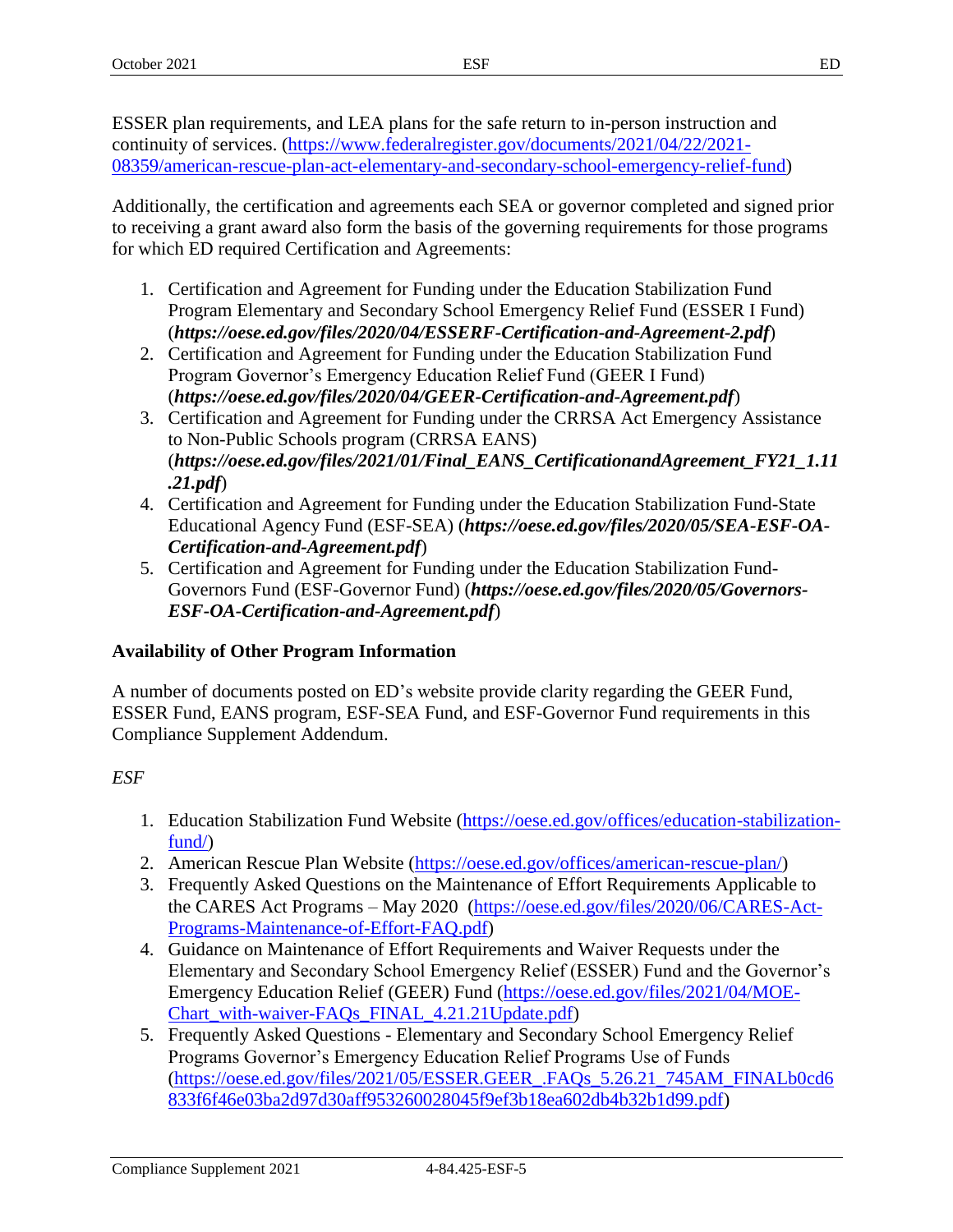# *GEER Fund*

- 1. Frequently Asked Questions about the Governor's Emergency Education Relief Fund (GEER Fund) (*<https://oese.ed.gov/files/2020/05/FAQs-GEER-Fund.pdf>*) Website: *[https://oese.ed.gov/offices/education-stabilization-fund/governors-emergency](https://oese.ed.gov/offices/education-stabilization-fund/governors-emergency-education-relief-fund/)[education-relief-fund/](https://oese.ed.gov/offices/education-stabilization-fund/governors-emergency-education-relief-fund/)*
- 2. Fact Sheet for GEER II (*[https://oese.ed.gov/files/2021/01/FINAL\\_-](https://oese.ed.gov/files/2021/01/FINAL_-GEER_FactSheet_1.8.21.pdf) [GEER\\_FactSheet\\_1.8.21.pdf](https://oese.ed.gov/files/2021/01/FINAL_-GEER_FactSheet_1.8.21.pdf)*)

# *EANS Program*

Frequently Asked Questions for the Emergency Assistance to Non-Public Schools program (EANS) [\(https://oese.ed.gov/files/2021/03/Final-EANS-FAQ-2.0-3.19.21.pdf\)](https://oese.ed.gov/files/2021/03/Final-EANS-FAQ-2.0-3.19.21.pdf)

# *ESSER Fund*

- 1. Frequently Asked Questions about the Elementary and Secondary School Emergency Relief Fund (ESSER Fund) (*[https://oese.ed.gov/files/2020/05/ESSER-Fund-Frequently-](https://oese.ed.gov/files/2020/05/ESSER-Fund-Frequently-Asked-Questions.pdf)[Asked-Questions.pdf](https://oese.ed.gov/files/2020/05/ESSER-Fund-Frequently-Asked-Questions.pdf)*)
- 2. Fact Sheet for ESSER II (*[https://oese.ed.gov/files/2021/01/Final\\_ESSERII\\_Factsheet\\_1.5.21.pdf](https://oese.ed.gov/files/2021/01/Final_ESSERII_Factsheet_1.5.21.pdf)*)
- 3. Fact Sheet for ARP ESSER [\(https://oese.ed.gov/files/2021/03/FINAL\\_ARP-ESSER-](https://oese.ed.gov/files/2021/03/FINAL_ARP-ESSER-FACT-SHEET.pdf)[FACT-SHEET.pdf\)](https://oese.ed.gov/files/2021/03/FINAL_ARP-ESSER-FACT-SHEET.pdf)
- 4. Assurances for American Rescue Plan Elementary and Secondary School Emergency Relief (ARP ESSER) Grant Award [\(https://oese.ed.gov/files/2021/03/ARP-ESSER-](https://oese.ed.gov/files/2021/03/ARP-ESSER-Grant-Award-Assurances_FINAL2.pdf)[Grant-Award-Assurances\\_FINAL2.pdf\)](https://oese.ed.gov/files/2021/03/ARP-ESSER-Grant-Award-Assurances_FINAL2.pdf)
- 5. ARP ESSER Methodology and Allocation Table March 17, 2021 [\(https://oese.ed.gov/files/2021/03/FINAL\\_ARP-ESSER-Methodology-and-Table.pdf\)](https://oese.ed.gov/files/2021/03/FINAL_ARP-ESSER-Methodology-and-Table.pdf)
- 6. ARP ESSER Methodology and Allocation Table Revised June 25, 2021 [\(https://oese.ed.gov/files/2021/06/Revised-ARP-ESSER-Methodology-and-Allocation-](https://oese.ed.gov/files/2021/06/Revised-ARP-ESSER-Methodology-and-Allocation-Table_6.25.21_FINAL.pdf)[Table\\_6.25.21\\_FINAL.pdf\)](https://oese.ed.gov/files/2021/06/Revised-ARP-ESSER-Methodology-and-Allocation-Table_6.25.21_FINAL.pdf)
- 7. Frequently Asked Questions American Rescue Plan Elementary and Secondary School Emergency Relief (ESSER) Program – Maintenance of Equity (MOEquity) Requirements [\(https://oese.ed.gov/files/2021/04/MOE-Chart\\_with-waiver-](https://oese.ed.gov/files/2021/04/MOE-Chart_with-waiver-FAQs_FINAL_4.21.21Update.pdf)[FAQs\\_FINAL\\_4.21.21Update.pdf\)](https://oese.ed.gov/files/2021/04/MOE-Chart_with-waiver-FAQs_FINAL_4.21.21Update.pdf)
- 8. A Resources page, which includes links to Frequently Asked Questions documents as well as to materials used during technical assistance meetings or Office Hours: [\(https://oese.ed.gov/offices/american-rescue-plan/american-rescue-plan-elementary-and](https://oese.ed.gov/offices/american-rescue-plan/american-rescue-plan-elementary-and-secondary-school-emergency-relief/resources/)[secondary-school-emergency-relief/resources/\)](https://oese.ed.gov/offices/american-rescue-plan/american-rescue-plan-elementary-and-secondary-school-emergency-relief/resources/)

# *ESF-SEA, ESF-Governor, and ARP OA-SEA*

- 1. Website: https://oese.ed.gov/offices/education-stabilization-fund/outlying-areas/
- 2. Frequently Asked Questions Education Stabilization Fund-State Educational Agency (ESF-SEA) (*<https://oese.ed.gov/files/2020/09/ESF-SEA-Final-FAQs.pdf>*)
- 3. Frequently Asked Questions Education Stabilization Fund-Governors (ESF-Governor) (*<https://oese.ed.gov/files/2020/09/ESF-Governor-Final-FAQs.pdf>*)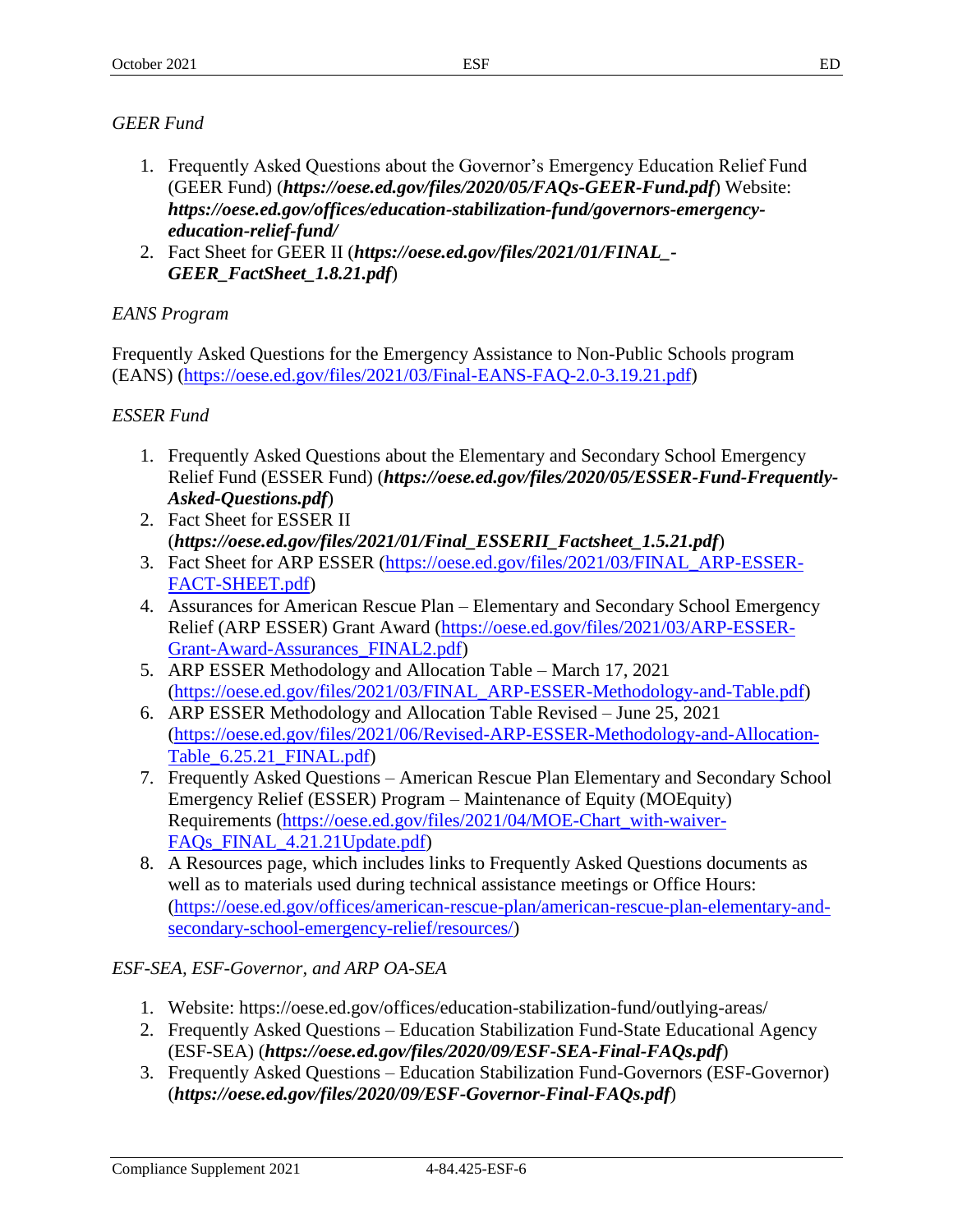4. ARP OA-SEA Allocation Table – [\(https://oese.ed.gov/files/2021/04/ARP-OAs-](https://oese.ed.gov/files/2021/04/ARP-OAs-Methodology-and-Table.docx)[Methodology-and-Table.docx\)](https://oese.ed.gov/files/2021/04/ARP-OAs-Methodology-and-Table.docx)

# **III. COMPLIANCE REQUIREMENTS**

**In developing the audit procedures to test compliance with the requirements for this federal program, the auditor must determine, from the following summary (also included in Part 2, "Matrix of Compliance Requirements"), which of the 12 types of compliance requirements have been identified as subject to the audit (noted with a "Y" in the summary matrix below), and then determine which of the compliance requirements that are subject to the audit are likely to have a direct and material effect on the federal program at the auditee. For each such compliance requirement subject to the audit, the auditor must use Part 3 (which includes generic details about each compliance requirement other than Special Tests and Provisions) and this program supplement (which includes any programspecific requirements) to perform the audit. When a compliance requirement is shown in the summary below as "N," it has been identified as not being subject to the audit. Auditors are not expected to test requirements that have been noted with an "N." See the Safe Harbor Status discussion in Part 1 for additional information.**

| A                                     | B                                     | $\mathsf{C}$       | E           | F                                        | G                                           | H                          | т<br>-                                   | J                 | L         | M                          | N                                  |
|---------------------------------------|---------------------------------------|--------------------|-------------|------------------------------------------|---------------------------------------------|----------------------------|------------------------------------------|-------------------|-----------|----------------------------|------------------------------------|
| Allowed or<br>Unallowed<br>Activities | Costs/Cost<br>Allowable<br>Principles | Management<br>Cash | Eligibility | Real Property<br>Management<br>Equipment | Matching,<br>Level of Effort,<br>Earmarking | Performance<br>Period<br>ಕ | Suspension &<br>Procurement<br>Debarnent | Program<br>Income | Reporting | Subrecipient<br>Monitoring | Provisions<br>Tests and<br>Special |
| Y                                     | Y                                     | Y                  | N           | Y                                        | N                                           | N                          | N                                        | N                 | Y         | Y                          | Y                                  |

# **A. Activities Allowed or Unallowed**

See Part 3, Section A, "Activities Allowed or Unallowed" for a general description of the compliance requirements, the related audit objectives, and suggested audit procedures.

Governors and SEAs must demonstrate that costs incurred by governors, SEAs, and subrecipients are allowable under the relevant statutory and regulatory provisions, assurances, and Certification and Agreement, and consistent with the purpose of the ESF, which is "to prevent, prepare for, and respond to COVID-19." The Outlying Areas must ensure that expenditures under ESF-SEA and ESF-Governor are consistent with the allowable uses of funds set forth in the signed Certification and Agreement and that expenditures under ARP-OASEA are consistent with the grant conditions and assurances attached to the ARP-OA SEA Grant Award Notification (GAN).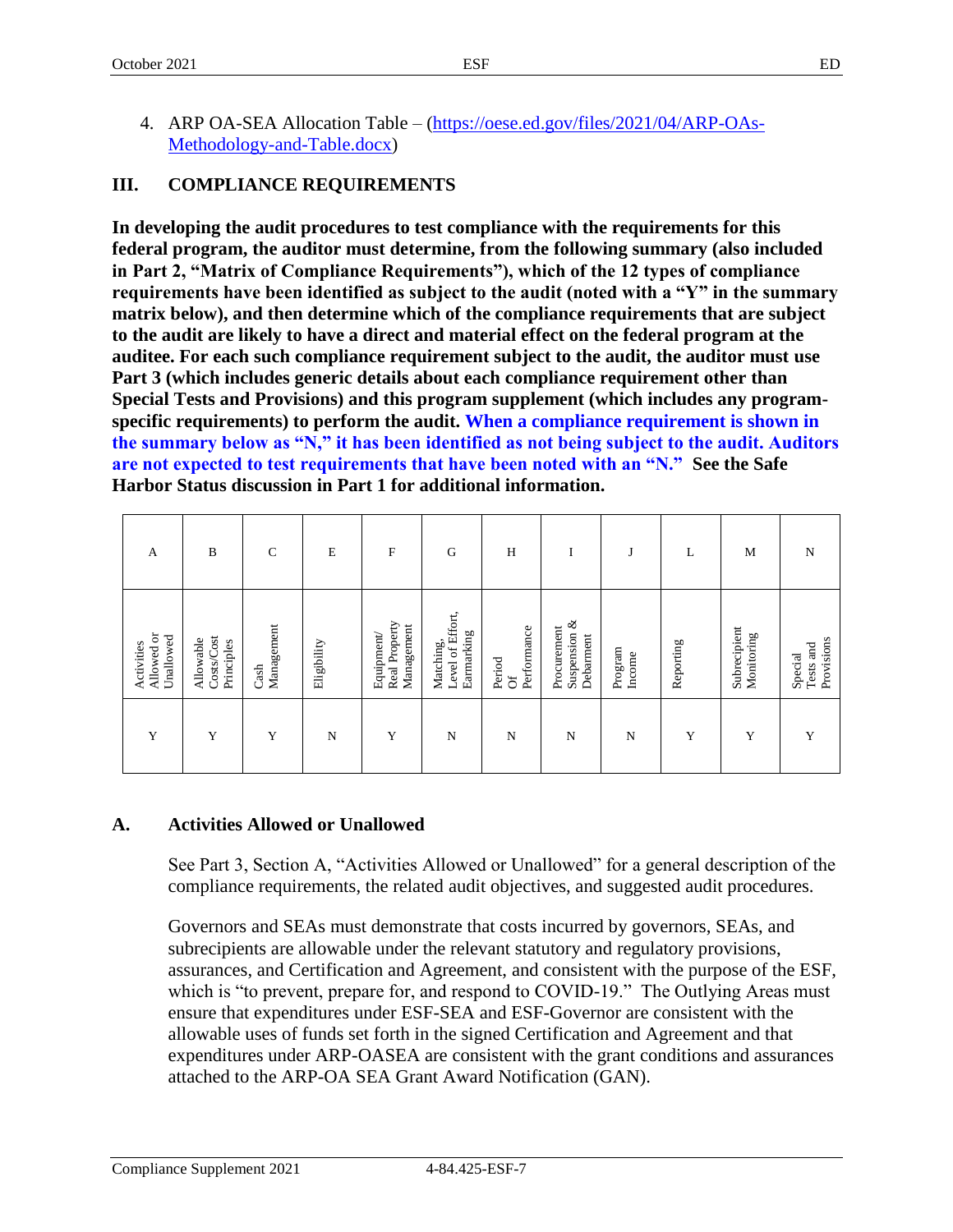# *GEER Funds*

Under section 18002(c) of the CARES Act and Section 312 of the CRRSA Act, GEER I and GEER II funds may be used to:

- 1. Provide emergency support through grants to LEAs that the SEA deems have been most significantly impacted by coronavirus to support the ability of such LEAs to continue to provide educational services to their students and to support the on-going functionality of the LEA;
- 2. Provide emergency support through grants to IHEs serving students within the state that the governor determines have been most significantly impacted by coronavirus to support the ability of such institutions to continue to provide educational services and support the on-going functionality of the institution; and
- 3. Provide support to any other institution of higher education, LEA, or educationrelated entity within the state that the governor deems essential for carrying out emergency educational services to students for authorized activities described in section 18003(d)(1) of the CARES Act or the HEA, the provision of childcare and early childhood education, social and emotional support, and the protection of education-related jobs.

# *CRRSA EANS Funds*

The CRRSA Act, Pub. L. No. 116-260 (December 27, 2020) authorizes the CRRSA EANS program. A non-public school may apply to receive services and assistance from the SEA to address educational disruptions resulting from COVID-19 for:

- 1. Supplies to sanitize, disinfect, and clean school facilities;
- 2. Personal protective equipment (PPE);
- 3. Improving ventilation systems, including windows or portable air purification systems;
- 4. Training and professional development for staff on sanitization, the use of PPE, and minimizing the spread of infectious diseases;
- 5. Physical barriers to facilitate social distancing;
- 6. Other materials, supplies, or equipment to implement public health protocols, including guidelines and recommendations from the Centers for Disease Control for reopening and operation of school facilities to effectively maintain health and safety of students, educators, and other staff;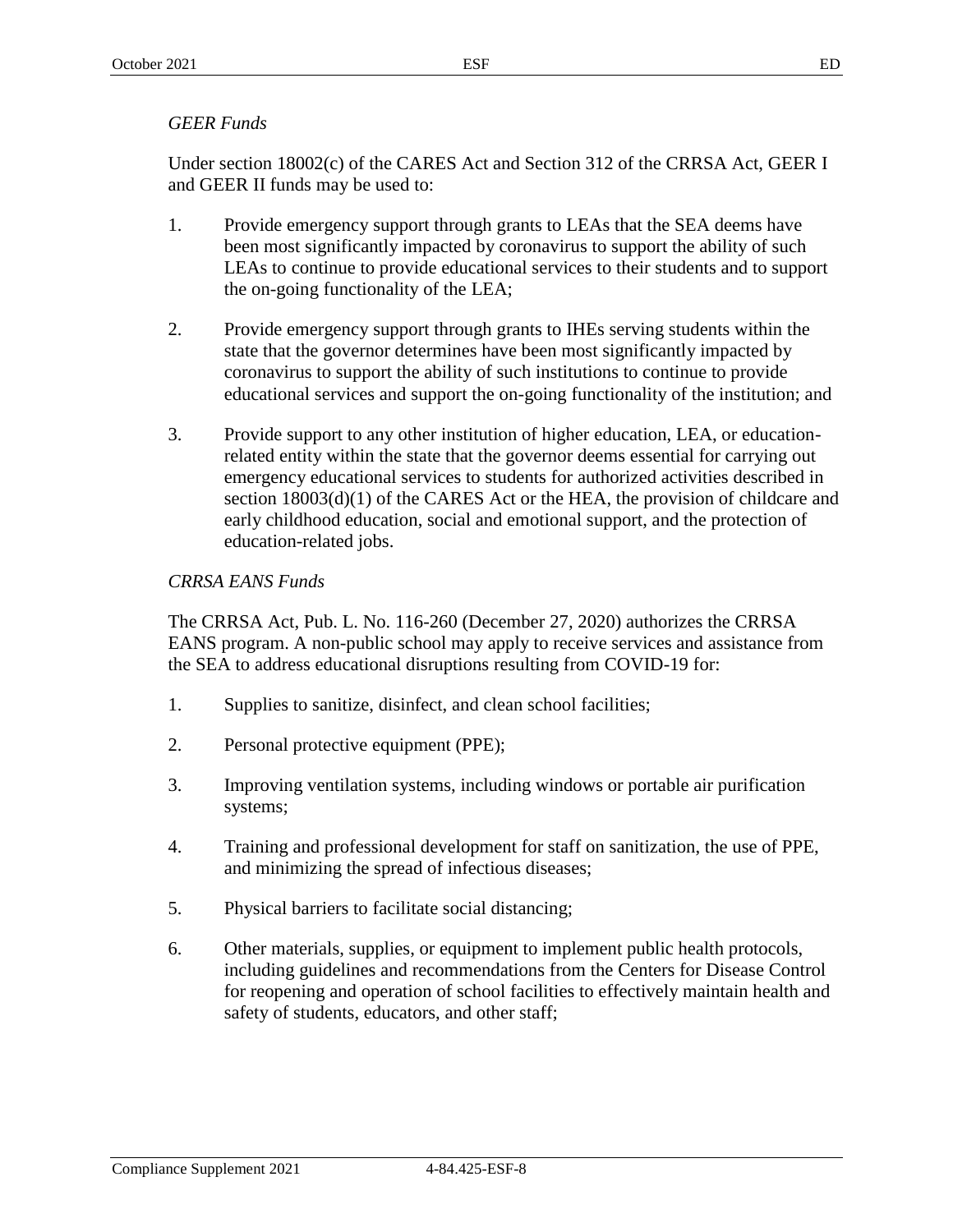- 7. Expanding capacity to administer coronavirus testing to effectively monitor and suppress the virus, to conduct surveillance and contact tracing activities, and to support other activities related to coronavirus testing for students, teachers, and staff;
- 8. Educational technology (including hardware, software, connectivity, assistive technology, and adaptive equipment) to assist students, educators, and other staff with remote or hybrid learning;
- 9. Redeveloping instructional plans, including curriculum development, for remote or hybrid learning or to address learning loss;
- 10. Leasing sites or spaces to ensure safe social distancing;
- 11. Reasonable transportation costs;
- 12. Initiating and maintaining education and support services or assistance for remote or hybrid learning or to address learning loss; or
- 13. Reimbursement for the expenses of any services or assistance described above that a non-public school incurred on or after March 13, 2020, except for the following:
	- Improvements to ventilation systems (including windows), except for portable air purification systems, which may be reimbursed.
	- Any expenses reimbursed through a loan guaranteed under the Paycheck Protection Program (15 U.S.C. 636(a)) prior to December 27, 2020.
	- Staff training and professional development on sanitization, the use of PPE, and minimizing the spread of COVID-19.
	- Developing instructional plans, including curriculum development, for remote or hybrid learning or to address learning loss.
	- Initiating and maintaining education and support services or assistance for remote or hybrid learning or to address learning loss.

An SEA may provide these services or assistance directly to a nonpublic school or through a contract with an individual, association, agency, or organization.

Control of funds for services or assistance provided to a non-public school under the CRRSA EANS program and title to materials, equipment, and property purchased with CRRSA EANS funds, must be in a public agency, and a public agency must administer such funds, services, assistance, materials, equipment, and property. In addition, all services or assistance provided under the CRRSA EANS program must be secular, neutral, and non-ideological.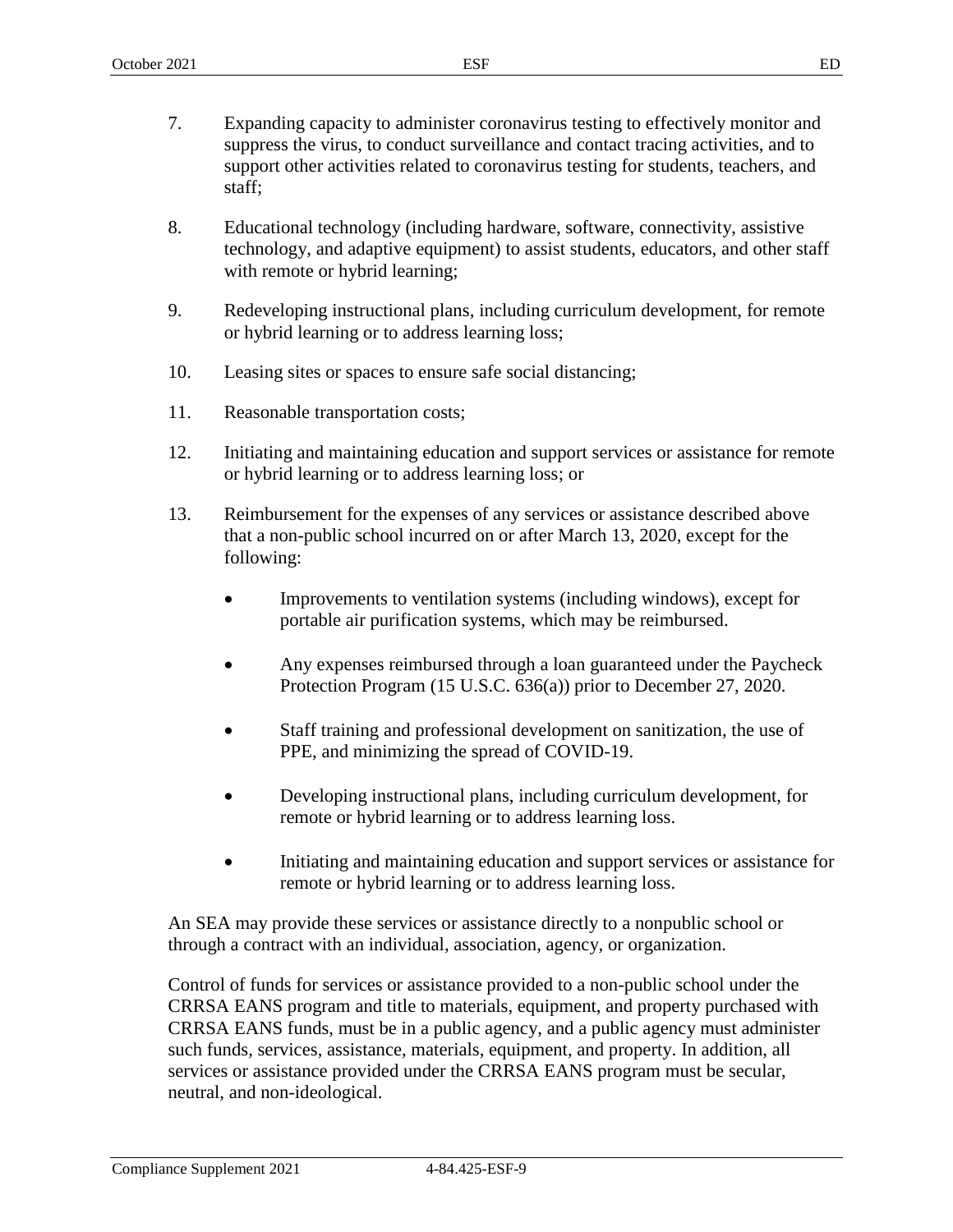#### *ESSER Funds*

LEAs may use ESSER funds for a wide range of activities to address needs arising from the coronavirus pandemic. Section 18003(d) of the CARES Act provides a list of allowable LEA ESSER I activities. Section 313(3) of the CRRSA Act includes "additional" LEA allowable uses of funds under ESSER II, in particular addressing learning loss; preparing schools for reopening; and testing, repairing, and upgrading projects to improve air quality in school buildings; however, all of these uses already are permitted under the CARES Act even though not explicitly listed. Section 2001(e) of the ARP Act further expands LEA allowable uses of funds under ARP ESSER to include providing mental health supports, including through the implementation of evidencebased full-service community schools; and developing strategies and implementing public health protocols including, to the greatest extent practicable, policies in line with guidance from the Centers for Disease Control and Prevention (CDC) on reopening and operating schools to effectively maintain the health and safety of students, educators, and other staff. ED has clarified that SEAs, LEAs and schools may use funding under ESSER I, ESSER II, and ARP ESSER to support a very wide range of activities, including activities indirectly linked to the impact of COVID-19, as outlined in the ED Volume 2 COVID Handbook, available at [https://www2.ed.gov/documents/coronavirus/reopening-](https://www2.ed.gov/documents/coronavirus/reopening-2.pdf)[2.pdf,](https://www2.ed.gov/documents/coronavirus/reopening-2.pdf) provided such uses are consistent with statutory requirements and the Uniform Guidance in 2 CFR Part 200.

LEAs may use ESSER funds to support:

- 1. Any activity authorized by the ESEA of 1965, including the Native Hawaiian Education Act and the Alaska Native Educational Equity, Support, and Assistance Act (20 USC 6301 et seq.), the Individuals with Disabilities Education Act (20 USC 1400 et seq.) (''IDEA''), the Adult Education and Family Literacy Act (20 USC 1400 et seq.), the Carl D. Perkins Career and Technical Education Act of 2006 (20 USC 2301 et seq.) (''the Perkins Act''), or subtitle B of title VII of the McKinney-Vento Homeless Assistance Act (42 USC 11431 et seq.).
- 2. Coordination of preparedness and response efforts of LEAs with state, local, tribal, and territorial public health departments, and other relevant agencies to improve coordinated responses among such entities to prevent, prepare for, and respond to coronavirus.
- 3. Providing principals and others school leaders with the resources necessary to address the needs of their individual schools.
- 4. Activities to address the unique needs of low-income children or students, children with disabilities, English learners, racial and ethnic minorities, students experiencing homelessness, and foster care youth, including how outreach and service delivery will meet the needs of each population.
- 5. Developing and implementing procedures and systems to improve the preparedness and response efforts of LEAs.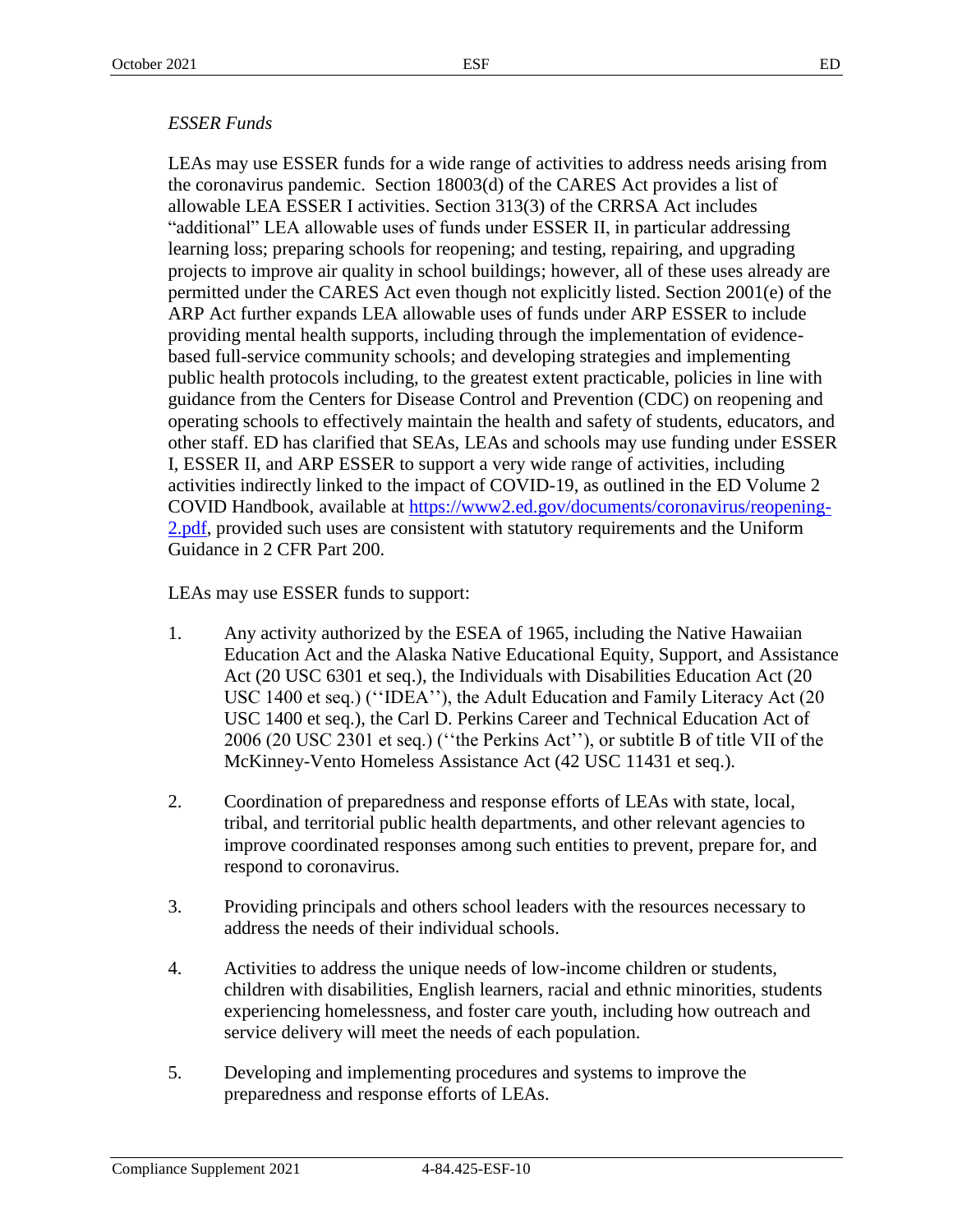- 6. Training and professional development for staff of the LEA on sanitation and minimizing the spread of infectious diseases.
- 7. Purchasing supplies to sanitize and clean the facilities of an LEA, including buildings operated by such agency.
- 8. Planning for and coordinating during long-term closures, including for how to provide meals to eligible students, how to provide technology for online learning to all students, how to provide guidance for carrying out requirements under the IDEA (20 USC 1401 et seq.), and how to ensure other educational services can continue to be provided consistent with all federal, state, and local requirements.
- 9. Purchasing educational technology (including hardware, software, and connectivity) for students who are served by the LEA that aids in regular and substantive educational interaction between students and their classroom instructors, including low-income students and students with disabilities, which may include assistive technology or adaptive equipment.
- 10. Providing mental health services and supports.
- 11. Planning and implementing activities related to summer learning and supplemental afterschool programs, including providing classroom instruction or online learning during the summer months and addressing the needs of lowincome students, students with disabilities, English learners, migrant students, students experiencing homelessness, and children in foster care.
- 12. Addressing learning loss among students, including low-income students, children with disabilities, English learners, racial and ethnic minorities, students experiencing homelessness, and children and youth in foster care, of the local educational agency, including by
	- a. Administering and using high-quality assessments that are valid and reliable, to accurately assess students' academic progress and assist educators in meeting students' academic needs, including through differentiating instruction.
	- b. Implementing evidence-based activities to meet the comprehensive needs of students.
	- c. Providing information and assistance to parents and families on how they can effectively support students, including in a distance learning environment.
	- d. Tracking student attendance and improving student engagement in distance education.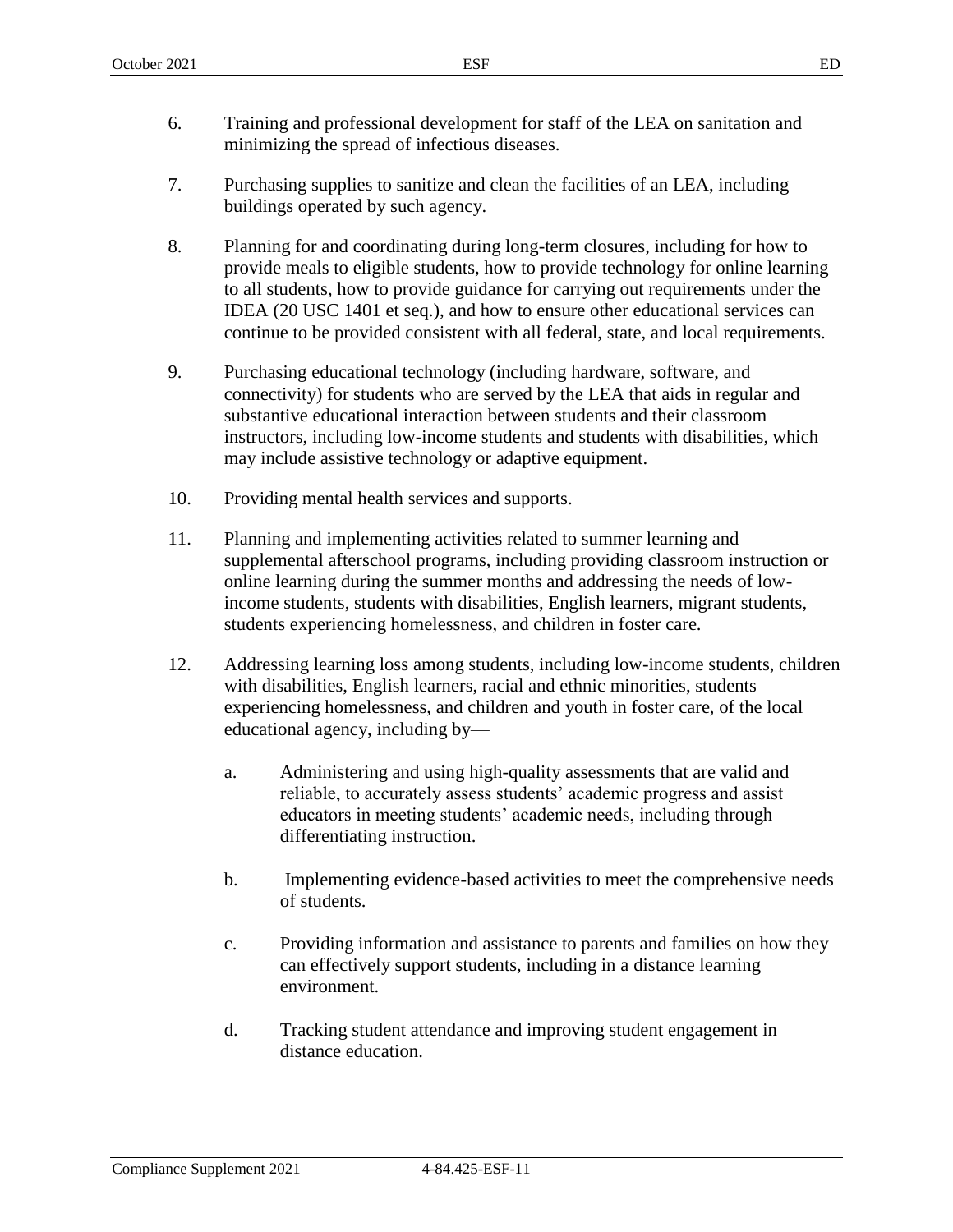- 13. School facility repairs and improvements to enable operation of schools to reduce risk of virus transmission and exposure to environmental health hazards, and to support student health needs.
- 14. Inspection, testing, maintenance, repair, replacement, and upgrade projects to improve the indoor air quality in school facilities, including mechanical and nonmechanical heating, ventilation, and air conditioning systems, filtering, purification and other air cleaning, fans, control systems, and window and door repair and replacement.
- 15. Developing strategies and implementing public health protocols including, to the greatest extent practicable, policies in line with guidance from the Centers for Disease Control and Prevention for the reopening and operation of school facilities to effectively maintain the health and safety of students, educators, and other staff.
- 16. Other activities that are necessary to maintain the operation of and continuity of services in LEAs and continuing to employ existing staff of the LEA.

**Note**: For comprehensive information about allowable uses of funds under ESSER and GEER, please see Frequently Asked Questions Elementary and Secondary School Emergency Relief (ESSER) Programs Governor's Emergency Education Relief (GEER) available at

[https://oese.ed.gov/files/2021/05/ESSER.GEER\\_.FAQs\\_5.26.21\\_745AM\\_FINALb0cd68](https://oese.ed.gov/files/2021/05/ESSER.GEER_.FAQs_5.26.21_745AM_FINALb0cd6833f6f46e03ba2d97d30aff953260028045f9ef3b18ea602db4b32b1d99.pdf) [33f6f46e03ba2d97d30aff953260028045f9ef3b18ea602db4b32b1d99.pdf.](https://oese.ed.gov/files/2021/05/ESSER.GEER_.FAQs_5.26.21_745AM_FINALb0cd6833f6f46e03ba2d97d30aff953260028045f9ef3b18ea602db4b32b1d99.pdf)

**Note:** An LEA that receives ESSER I funds under the CARES Act (Section 18005) must provide equitable services to students and teachers in the same manner as provided under section 1117 of Title I, Part A of the ESEA. ESSER II and ARP ESSER are not subject to the equitable services requirement; rather the CRRSA Act includes the separate EANS program to address the needs of non-public school students and teachers. For more information about the major similarities and differences between ESSER I and ESSER II, see the Fact Sheet for ESSER II, available at [https://oese.ed.gov/files/2021/01/Final\\_ESSERII\\_Factsheet\\_1.5.21.pdf](https://oese.ed.gov/files/2021/01/Final_ESSERII_Factsheet_1.5.21.pdf) and differences among ESSER I, ESSERII and ARP ESSER available at:

[https://oese.ed.gov/files/2021/03/FINAL\\_ARP-ESSER-FACT-SHEET.pdf.](https://oese.ed.gov/files/2021/03/FINAL_ARP-ESSER-FACT-SHEET.pdf)

# **B. Allowable Costs/Cost Principles**

See Part 3, Section B, "Allowable Costs/Cost Principles" for a general description of the compliance requirements, the related audit objectives, and suggested audit procedures.

1. For ESSER I, ESSER II, ARP ESSER, ESF I-SEA, ESF II-SEA, and ARP OA-SEA Funds, auditors should refer to the Cost Principles for States, Local Governments, and Indian Tribes.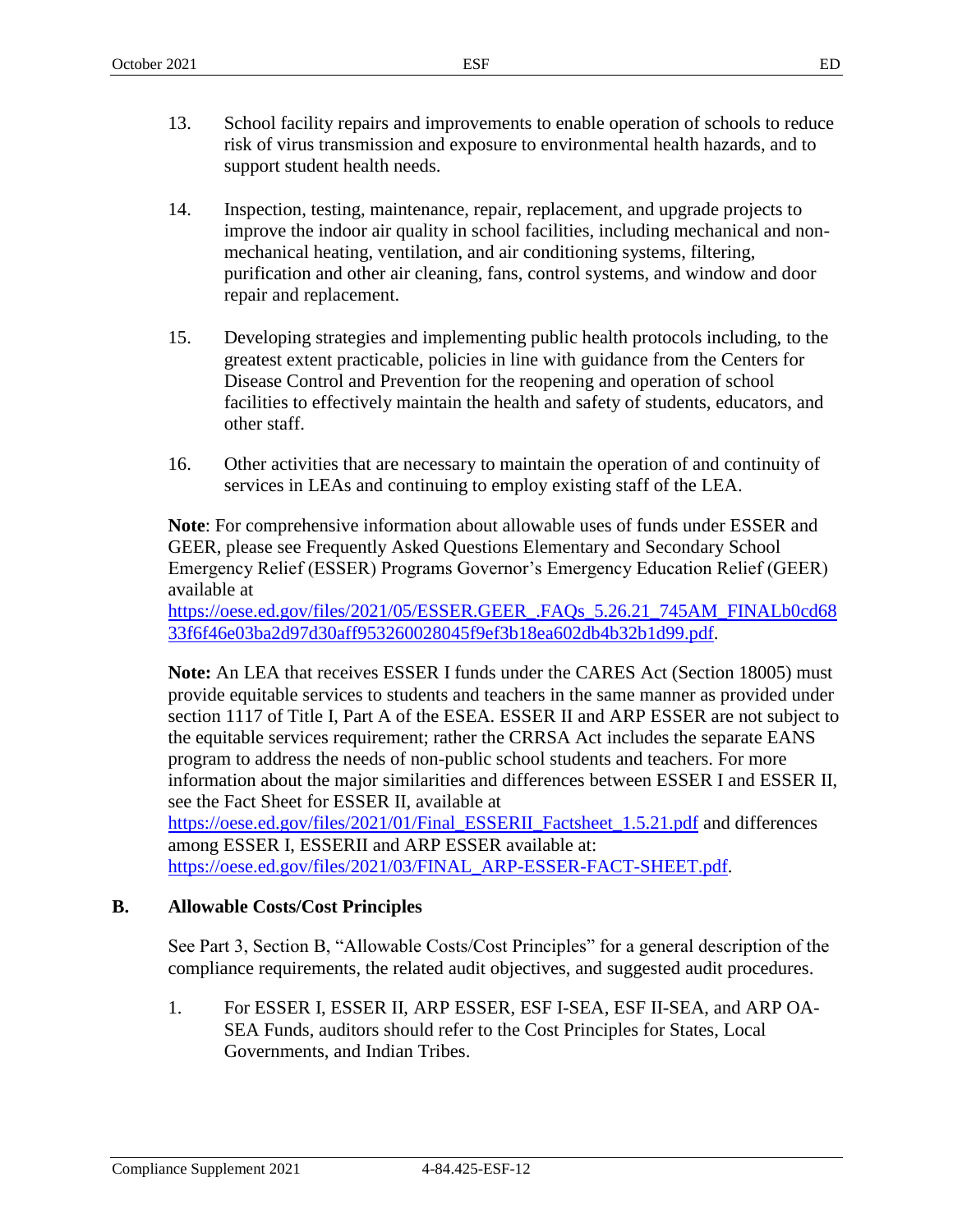- 2. For GEER I, GEER II, ESF I-Governor, and ESF II-Governor Funds, a Governor (or the Mayor of the District of Columbia) has broad discretion for awarding funds under these subprograms to states, local governments and Indian tribes, educational institutions, or nonprofit organizations. In order to determine which requirements apply, auditors should examine how each respective governor allocated the funds to subrecipients to determine which cost principles apply for each subrecipient.
- 3. The requirements in the Uniform Guidance apply to expenditures of ESSER funds, including the requirements related to documenting personnel expenses in 2 CFR section 200.430(i). This would mean, for example, that an LEA maintains the records it generally maintains for salaries and wages, including for employees in leave status as permitted under CARES Act Section 18003(d)(12), except that an LEA must maintain time distribution records (sometimes called "time and effort" reporting) if an individual employee is splitting their time between activities that may be funded under ESSER or GEER and activities that are not allowable under ESSER or GEER. However, there are very few situations when an employee of an LEA would perform multiple activities that are not allowable under ESSER or GEER, and thus would be required to maintain time distribution records, given that an LEA is authorized to use funds on "activities that are necessary to maintain the operation of and continuity of services in [an LEA] and continuing to employ existing staff of the [LEA]" in order to "prevent, prepare for, and respond to" the COVID-19 pandemic (Section 18003(d)(12)).

CARES Act Section 18003(d)(12) and CRRSA Act Section 315 authorize grantees to continue to pay employees and Section  $18002(c)(3)$  of the CARES Act allows LEAs, SEAs, IHEs, and other subrecipients to use funds to protect education-related jobs; the authority includes paying staff who are on leave because schools are closed due to COVID-19. Accordingly, ESSER and GEER funds may be used for that purpose even in the absence of a policy that specifically addresses these circumstances.

# **C. Cash Management**

See Part 3, Section C, "Cash Management" for any ED program in which the entity being audited is a subrecipient (i.e., federal funds are received through a pass-through grant from a grantee).

See Part 3, Section C, "Cash Management" and this section when the entity being audited is a governor and his or her designated state agency or an SEA (this includes the Outlying Areas).

US Department of the Treasury (Treasury) regulations at 31 CFR Part 205 implement the Cash Management Improvement Act of 1990 (CMIA), as amended (Pub. L. No. 101-453; 31 USC 6501 et seq.). Subpart A of those regulations requires state recipients to enter into Treasury-state agreements that prescribe specific methods of drawing down federal funds (funding techniques) for federal programs listed in the Catalog of Federal Domestic Assistance that meet the funding threshold for a major federal assistance program under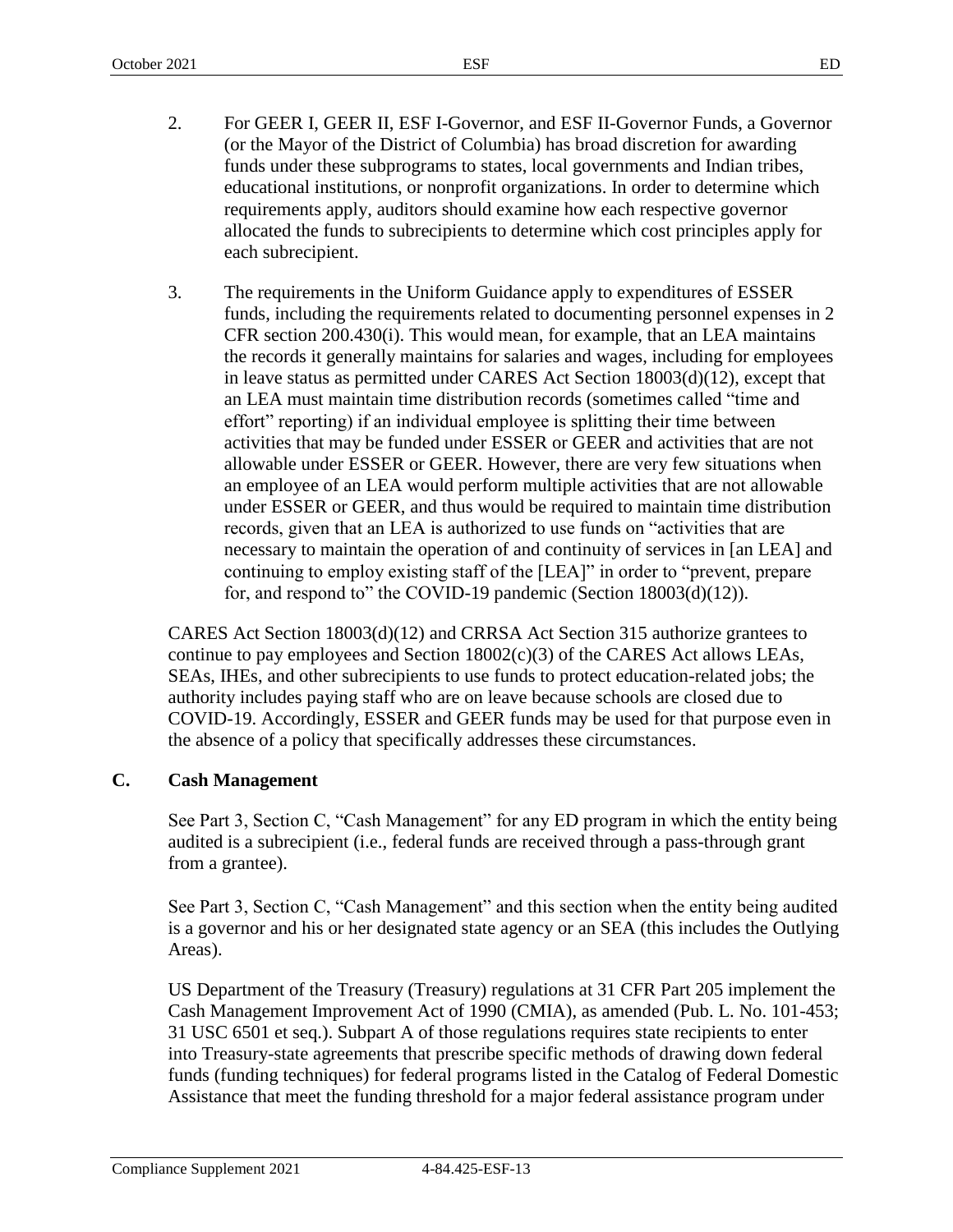the CMIA. Treasury-state agreements also specify the terms and conditions under which an interest liability would be incurred. Programs not covered by a Treasury-state agreement are subject to procedures prescribed by Treasury in Subpart B of 31 CFR Part 205, which at 31 CFR section 205.33(a) include the requirement for a state to minimize the time between the drawdown of federal funds and their disbursement for federal program purposes, described in greater detail below.

A state must minimize the time between the drawdown of federal funds from the federal government and their disbursement for federal program purposes. A federal program agency must limit a funds transfer to a state to the minimum amounts needed by the state and must time the disbursement to be in accord with the actual, immediate cash requirements of the state in carrying out a federal assistance program or project. The timing and amount of funds transfers must be as close as is administratively feasible to a state's actual cash outlay for direct program costs and the proportionate share of any allowable indirect costs.

# **F. Equipment/Real Property Management**

See Part 3, Section F, "Equipment/Real Property Management" for a general description of the compliance requirements, the related audit objectives, and suggested audit procedures.

Consistent with 2 CFR section 200.311 (real property), section 200.313 (equipment), and section 200.439 (equipment and other capital expenditures), ESF funds may be used for these purposes. Recipients and subrecipients may use ESF funds to purchase equipment. Capital expenditures for general and special purpose equipment purchases are subject to prior approval by ED or the pass-through entity. In addition, with prior approval by the ED or the pass-through entity, recipients and subrecipients may use ESF funds to purchase real property and perform construction for improvements to land, buildings, or equipment that meet the overall purpose of the ESF program, which is "to prevent, prepare for, and respond to" the COVID-19 pandemic.

If governors (or the Mayor of the District of Columbia), SEAs, and subrecipients propose to use ESF funds for construction they must comply with applicable requirements in 34 CFR section 76.600 and 34 CFR sections 75.600–75.617. Approved construction projects must comply with all applicable Uniform Guidance requirements, as well as the ED's regulations regarding construction, as applicable, at 34 CFR section 76.600. As is the case with all construction contracts using laborers and mechanics financed by federal education funds, recipients and subrecipients that use ESF funds for construction contracts over \$2,000 must meet Davis-Bacon prevailing wage requirements. For information about the prevailing wages in the applicable region, see the Department of Labor (DOL) regional office: [https://www.dol.gov/agencies/whd/government](https://www.dol.gov/agencies/whd/government-contracts/construction/regions)[contracts/construction/regions.](https://www.dol.gov/agencies/whd/government-contracts/construction/regions) Please note that recipients and subrecipients may use ESF funds for minor remodeling without triggering these requirements. Minor remodeling means minor alterations in a previously completed building. The term also includes the extension of utility lines, such as water and electricity, from points beyond the confines of the space in which the minor remodeling is undertaken but within the confines of the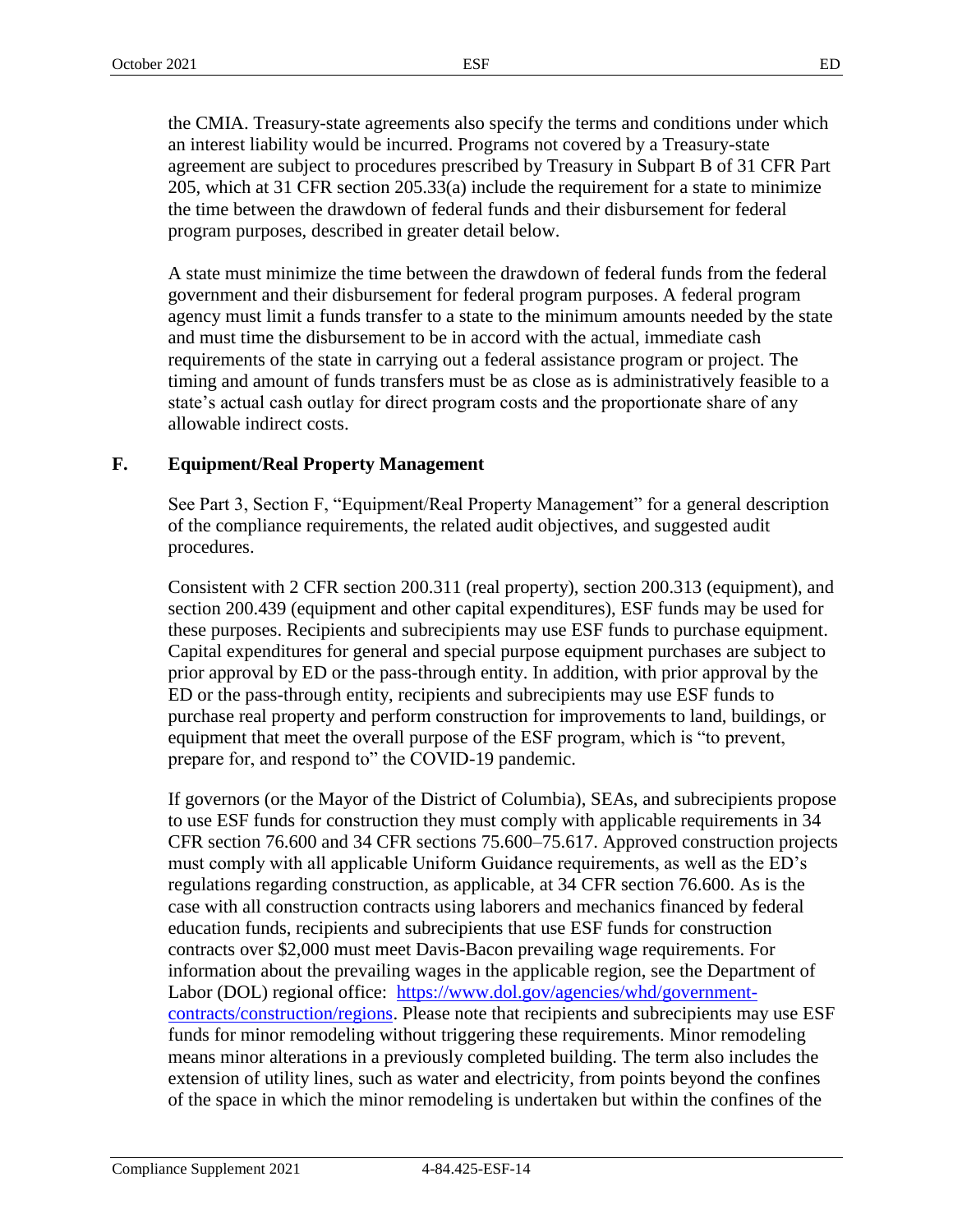previously completed building. The term does not include building construction, structural alterations to buildings, building maintenance, or repairs. See 34 CFR Part 77.1(b). For more information on requirements and flexibilities with regard to utilizing ESF funds for construction please see: [https://oese.ed.gov/files/2021/06/HVAC\\_Use-of](https://oese.ed.gov/files/2021/06/HVAC_Use-of-funds-F06-17-2021.pdf)[funds-F06-17-2021.pdf](https://oese.ed.gov/files/2021/06/HVAC_Use-of-funds-F06-17-2021.pdf) and [https://oese.ed.gov/files/2021/06/ARP-ESSER-Plan-Office-](https://oese.ed.gov/files/2021/06/ARP-ESSER-Plan-Office-Hours-6.3.21.pdf)[Hours-6.3.21.pdf](https://oese.ed.gov/files/2021/06/ARP-ESSER-Plan-Office-Hours-6.3.21.pdf) .

Any purchases with ESF funds in this category are subject to applicable inventory control, log maintenance, and disposition requirements consistent with Part 3, Section F, "Equipment/Real Property Management" of the July 2021 Compliance Supplement (officially issued August 12, 2021: [https://www.whitehouse.gov/wp](https://www.whitehouse.gov/wp-content/uploads/2021/08/OMB-2021-Compliance-Supplement_Final_V2.pdf)[content/uploads/2021/08/OMB-2021-Compliance-Supplement\\_Final\\_V2.pdf](https://www.whitehouse.gov/wp-content/uploads/2021/08/OMB-2021-Compliance-Supplement_Final_V2.pdf) ).

Governors, SEAs, and subrecipients must receive prior approval for capital expenditures for equipment acquisition or improvements to land, buildings, or equipment.

- 1. For capital equipment or improvements to land, buildings, or equipment that were purchased with grant funds, the governor (or Mayor of the District of Columbia) or SEA must receive prior approval from ED.
- 2. For capital equipment or improvements to land, buildings, or equipment that were purchased with grant funds, the governor or SEA, as the pass-through entity, must provide prior approval to subrecipients.
- 3. For construction, the pass-through entity must have considered applicable ED construction requirements as part of the pass-through entity's prior approval process for construction. For example, if an LEA proposed renovating a school building to increase the filters or ventilation to its HVAC system, the passthrough entity must ensure compliance with applicable construction regulations (such as 34 CFR 75.609 (Safety and Health standards) and 75.616 (Energy Conservation))?

# **L. Reporting**

# **1. Financial Reporting**

Not Applicable

# **2. Performance Reporting**

See Special Reporting below

# **3. Special Reporting**

- a. *Federal Funding Accountability and Transparency Act (FFATA) –* SEA/Governor (See Part 3.L of the 2021 Compliance Supplement)
- b. *Annual Reporting –* SEA/Governor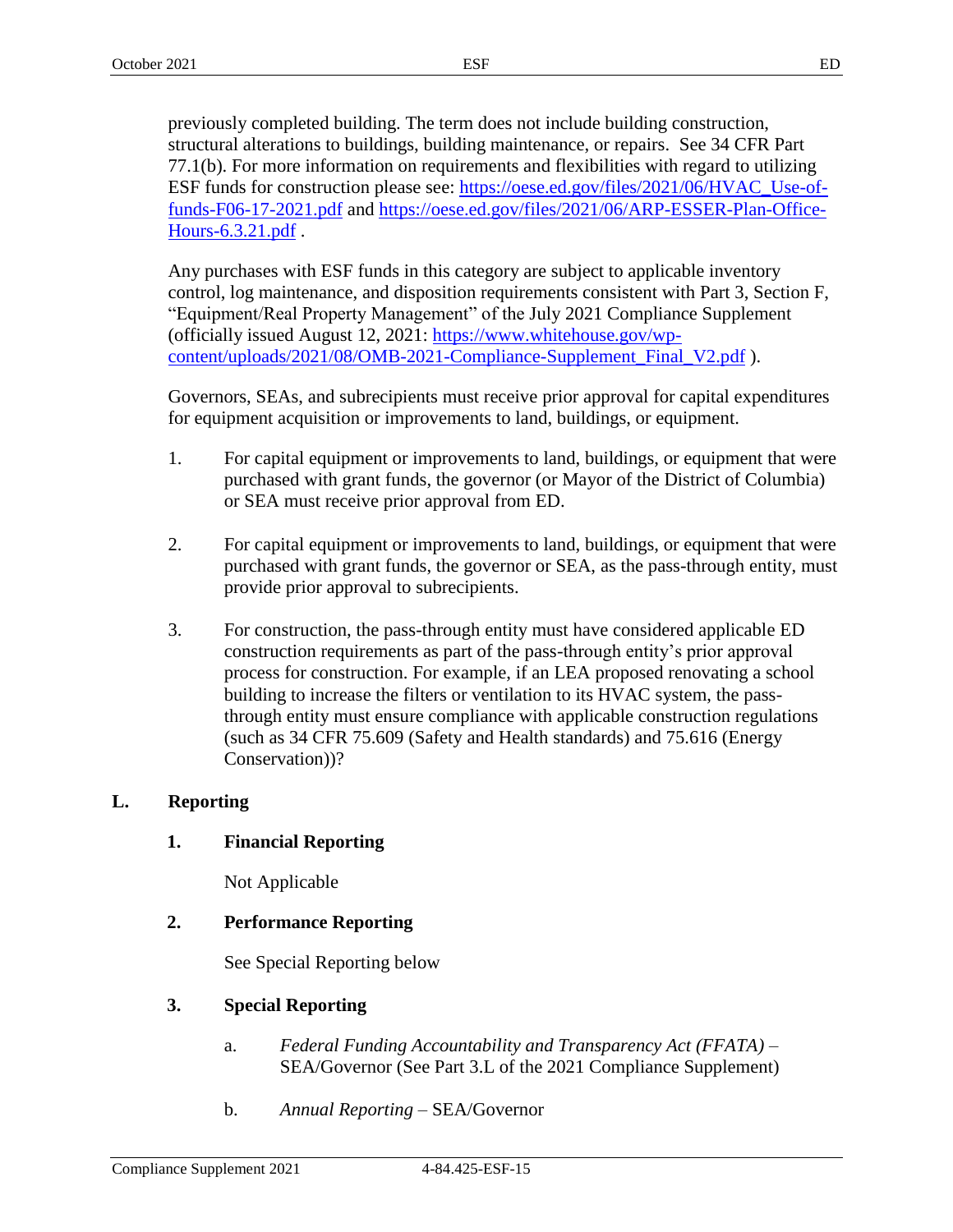Direct recipients of ESSER I and ESSER II grants must submit an annual report (OMB No. 1810-0749) with data for the following categories:

- Overall ESSER I and ESSER II Fund Grant for SEA;
- SEA Reserve (up to 10 percent of total allocation);
- Mandatory Subgrants to LEAs, Section 18003(c) of the CARES Act and Section 313(c) of the CRRSA Act
- Student Participation and Engagement; and
- Full-Time Equivalent (FTE) Positions.

Direct recipients of GEER grants must submit an annual report (OMB No. 1810-0748) with data for the following categories:

- Types of entities within the State that were awarded GEER funds;
- Funding conditions or requirements on GEER awards for LEAs and IHEs to ensure that the funds were spent on specific purposes or activities;
- Amounts expended and the purposes for which the funds were expended by an LEA;
- For each IHE awarded GEER funds from the State, the amount expended and additional information if GEER funds were used by the IHE to provide financial aid to students at the IHE;
- The amount awarded and expended by each education-related entity, including:
	- Which populations of students were or will be served by the entity?
	- Did the funding awarded to the entity support distancelearning and remote education or provide financial support to students?
- FTE positions for LEAs, IHEs, or Educational Entities; and
- The number of K-12 schools (public and non-public) that received GEER funds or received services paid for with GEER funds.

Depending on the time the audit is conducted, auditors should examine the annual report and reconcile that reported data with underlying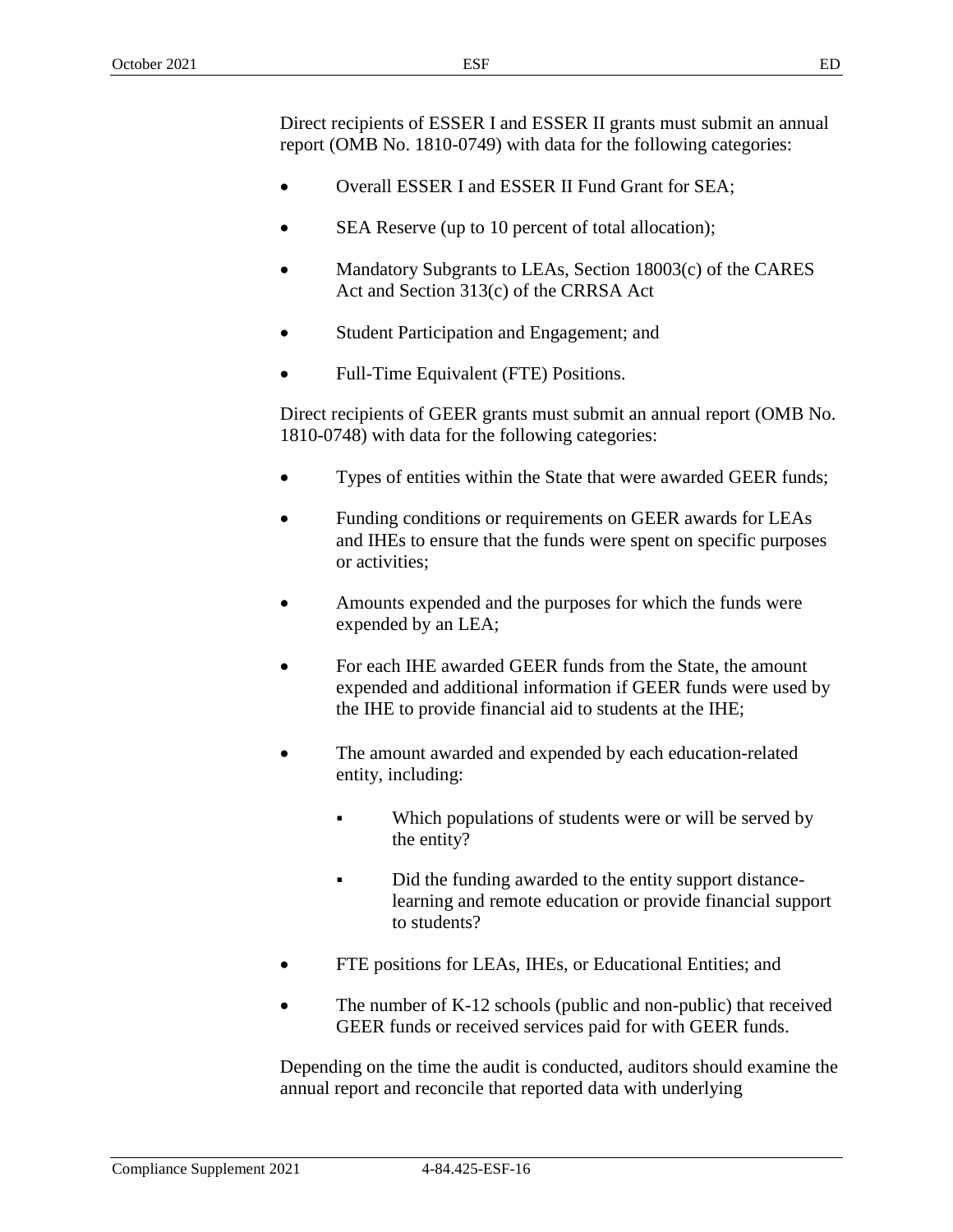documentation and the public quarterly reporting amounts to ensure accuracy.

# **4. Special Reporting for Federal Funding Accountability and Transparency Act**

See Part 3.L for audit guidance.

# **M. Subrecipient Monitoring**

See Part 3, Section M, "Subrecipient Monitoring" for a general description of the compliance requirements, the related audit objectives, and suggested audit procedures.

#### **N. Special Tests and Provisions**

#### **1. Wage Rate Requirements**

**See Part 4, 20.001 Wage Rate Requirements Cross-Cutting Section and Part 3, Section F, "Equipment/Real Property Management" for a general description of the compliance requirements, the related audit objectives, and suggested audit procedures.**

# **2. Participation of Private School Children**

See Part 4, 84.000 ED Cross-Cutting Section for requirements applicable to the participation of private school students under GEER I and ESSER I.

# **3. Prioritizing Services or Assistance to Non-Public Schools under the** CRRSA **EANS Program**

**Compliance Requirements** Under section 312(d)(3)(C) of the CRRSA Act, an SEA receiving funds under the EANS program must prioritize services or assistance to nonpublic schools that enroll low-income students and are most impacted by COVID-19. An SEA generally has flexibility with regard to how it considers these criteria. An SEA might, for example, target non-public schools that enroll significant numbers of lowincome students or meet a minimum threshold of low-income students. Factors that an SEA might consider in determining non-public schools that are most impacted by COVID-19 include but are not limited to: (1) rate of community infection; (2) number of COVID-19-related deaths per capita; (3) loss of tuition revenue due to decrease in enrollment; (4) lack of capacity to provide remote learning due to insufficient technological support, and (5) data documenting the extent of learning loss or the social, emotional, or mental health impact attributable to the disruption of instruction caused by COVID-19. For more information, see questions C-14 and C-15 in Frequently Asked Questions for the Emergency Assistance to Non-Public Schools (EANS) Program as authorized by the Coronavirus Response and Relief Supplemental Appropriations Act,